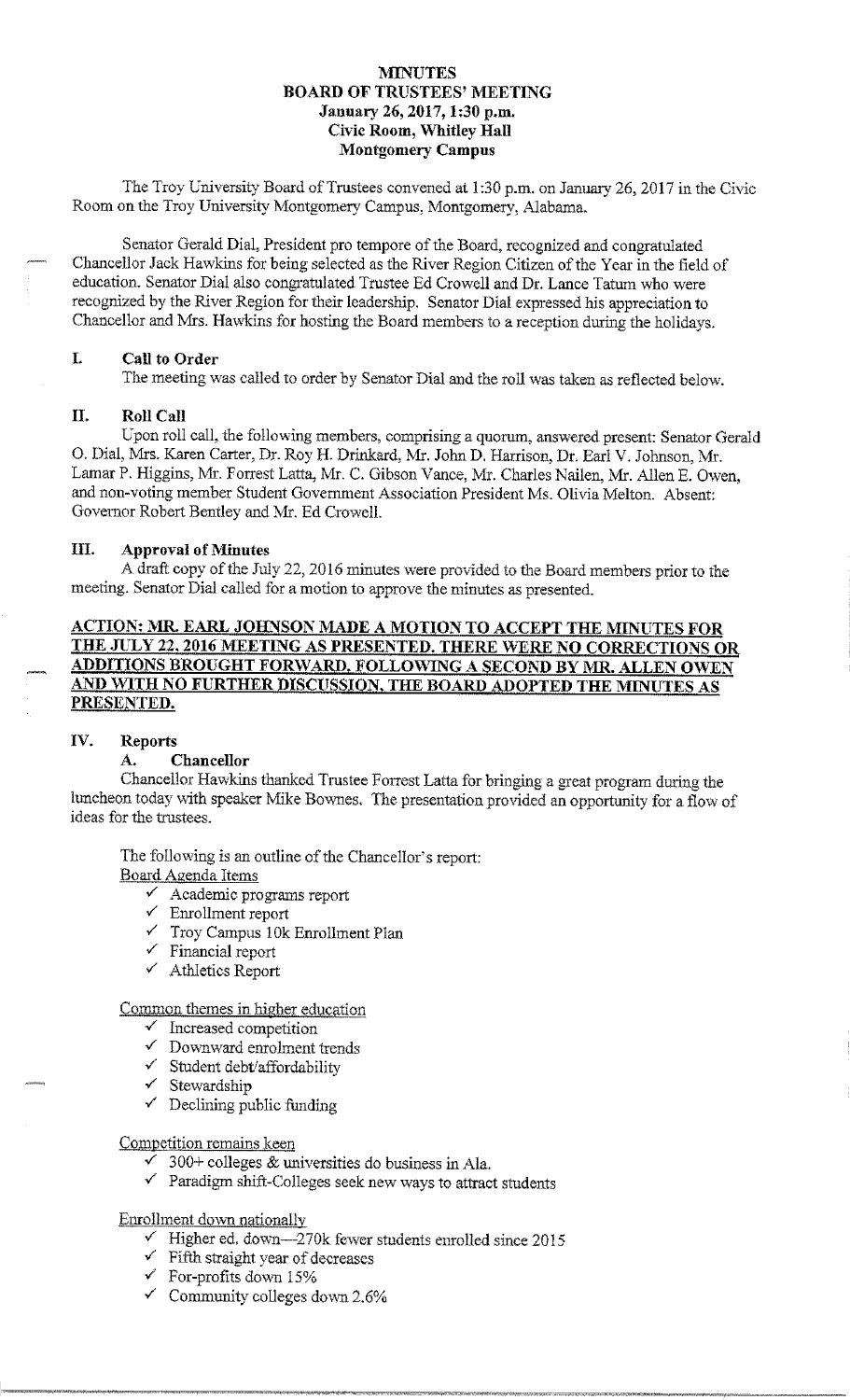- $\checkmark$  Number of US high school grads declining: Ala. down 1.3% since 2012
- Low-income students increasing
- ✓ FTE emollment trends: Ala. non-doctoral universities\*

# Student debt still a concern

- $\checkmark$  \$1.3 trillion in debt nationally
	- o Tops credit card debt
- $\checkmark$  44 million borrowers
- $\checkmark$  Average payment is \$351 a month
- $\checkmark$  Class of 2015 avg. debt:
	- o US \$35,051<br>
	o Alabama \$29,425
	- o Alabama<br>o Trov
	- \$21,552

#### Textbook policy changes may provide student relief

- $\checkmark$  Average textbook cost \$1,200 a year
- $\checkmark$  Use of free resources growing
- ✓ US DOE "Go Open" campaign urges use of free material at K-12 level
- $\checkmark$  TROY policy draft to be presented to BOT at Spring meeting

#### Creative stewardship the norm

- $\checkmark$  Multiple mergers in Georgia
- $\checkmark$  UC-San Francisco lays off 20% of IT staff, outsources work to India
- ✓ North Dakota cuts 490 from staff
- ✓ LSU cuts 27 faculty mid-year
- ✓ Kent State closes golf course
- $\checkmark$  W. Illinois cuts 4 degree programs
- $\checkmark$  Campus construction slows

#### The way ahead for Troy

- $\checkmark$  Commit to 10K enrollment plan
- $\checkmark$ Identify niches for Ala campuses
- ✓ Review academic inventory
- ✓ Demonstrate good stewardship
- ✓ "Own our backyard" (& recruit for online near Troy locations)

#### Dates to Remember

- $\checkmark$  Jan 27: Phenix City commencement
- ✓ Feb 3-4: African American Leadership Conference
- ✓ March 7-12: SBC Basketball Tournament (New Orleans)
- $\checkmark$  April 15: T-Day game/Hall of Fame banquet
- ✓ April 17: Honors Convocation
- $\checkmark$  May 12: Troy Spring commencement
- $\checkmark$  May 12: BOT Meeting
- $\checkmark$  May 15: Montgomery commencement
- ✓ May 21: Dothan commencement

Chancellor Hawkins reminded everyone of the Chinese New Year Celebration scheduled for the evening following the Board meeting. The program for the evening will feature a special focus on TROY's Confucius Institute's work with K-12 schools.

Following Dr. Hawkins report, Trustee Higgins commended the University on what it is doing in the area of diversity. He said that he would like to add to the list of goals a continued emphasis on diversity. The Chancellor assured Mr. Higgins that there is a continued commitment on diversity.

#### **B. Board Committee Reports**

# • **Academic Affairs, Honorable Karen Carter**  o **Academic Programs Report-Dr. Earl Ingram**

Senator Dial called on Mrs. Carter to present the Academic Affairs Committee report. Mrs. Carter stated that as noted in the 2015-2020 Strategic Plan, the Academic Affairs Committee is focused on providing a quality education for our traditional/adult/military students. Mrs. Carter stated that in keeping with that thought the Academic Affairs Committee reviewed academic programs and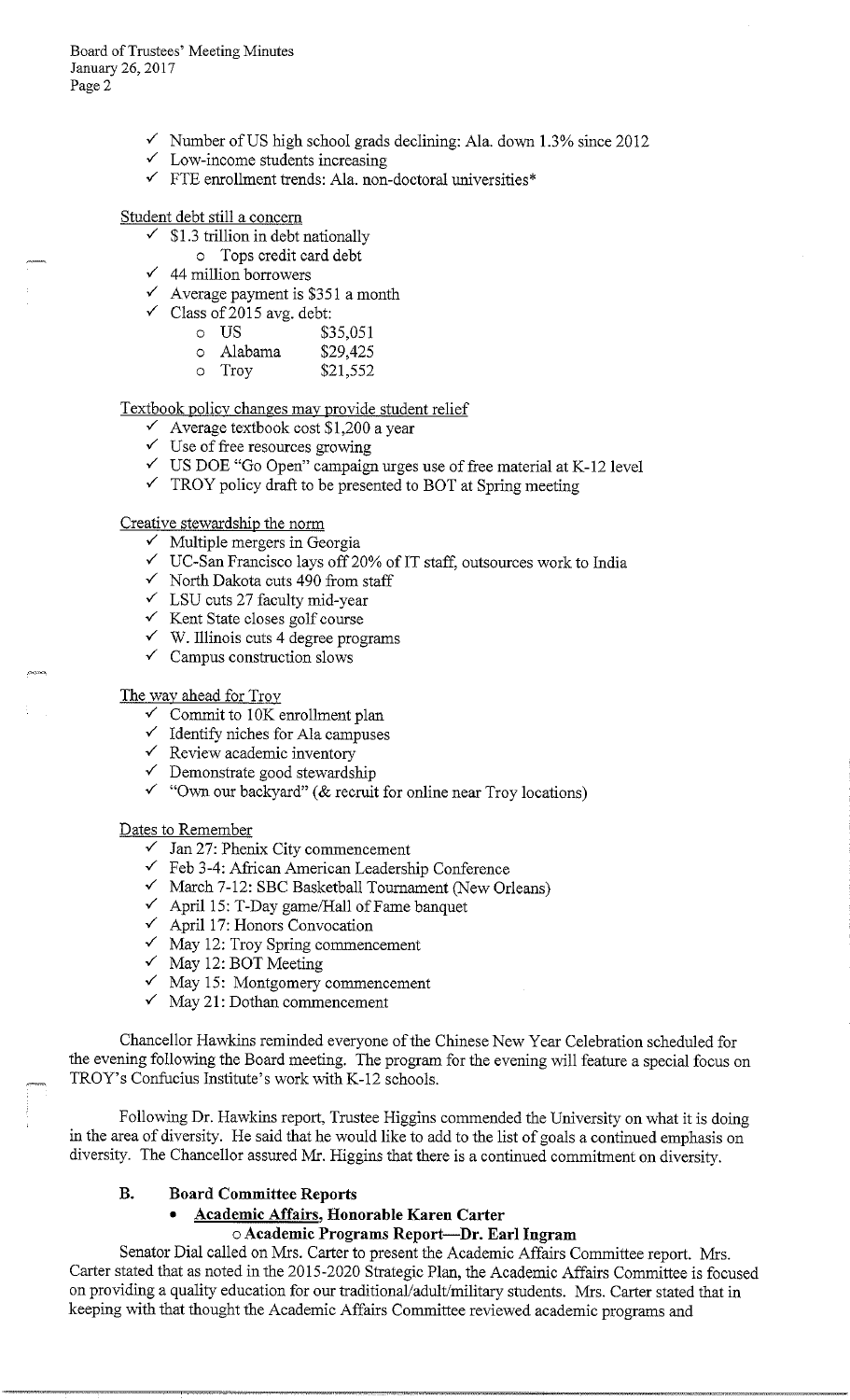discussed actions and/or proposed actions on growing enrollment and credit hour production on our non-residential campuses. Highlights will be presented today on the impact of academic programs offered by the University. Mrs. Carter thanked the committee members for their good work and also thanked Dr. Ingram for keeping the committee abreast of upcoming changes.

Mrs. Carter called on Dr. Ingram who made a presentation on growing enrollments and presence on TROY's non-traditional campuses. The following is a summary of Dr. Ingram's presentation:

- Past efforts to increase growth of enrollments, credit hour production, and Troy presence  $\checkmark$  Enhanced recruiting (faculty involved in education fairs and community college outreach)
	- Enhanced retention (student tools, faculty advising)
- Examples of recent and planned actions

# **Scheduling**

**Recent:** Maintaining a predictable course schedule, student polls for needs and preferences, flexibility of scheduling, synchronized scheduling across colleges and departments.

**Future:** Addition of spring admission for BSN program

#### **Organizational Communication**

**Recent:** Department chairs/deans & Senior Vice Chancellor for Academic Affairs frequent other campuses, use of department level forums on Blackboard, effectiveness of communication

**Future:** Expand use of Enterprise Social Networking used by colleges

#### **Positioning the University and campus in its Service Area**

**Recent:** Establishing Research or Service Centers on each non-traditional campus Fostioning the University and Campus in its Service Area<br>Recent: Establishing Research or Service Centers on each non-traditional can<br>World Affairs Council, Center for Public Service Center for Water Resource Economics, Center for Entrepreneurial and Economic Innovation Performing Arts events sponsored by the College of Communication and Fine Arts, Homeschool Band in Montgomery, MOU with Montgomery Fire and Police Departments, Cost/benefit analysis for on-site teaching, Partnership with ACOM in Dothan, and Montgomery News Bureau

**Future:** WSW-led Clinic in Dothan, CEEI youth initiative in Dothan, Leverage Planetarium for STEM outreach (Homeschooling, Magnet & other Montgomery Public High Schools)

#### **Programs / Certifications**

**Recent:** Revised General Studies, BS Nursing (Dothan), Masters Social Work (Dothan, Montgomery, Phenix), new minors, concentrations, certificate programs, courses, reviewing and removing some pre-requisite requirements, Adopting less expensive educational materials, Blending classrooms with on-line, Lecture-Capture technology, Revision of professional-orientated curricula, Partnership with ACOM-College of Education, Sorrell College of Business and Charles Henderson High School.

**Future:** BS in Interdisciplinary studies, MS Early Childhood Development (Dothan and Phenix), BS Interpreter Training (Montgomery), BS Occupational Education (Montgomery), Interdisciplinary graduate degrees - MSM/MPA/MSW, Lecture-Capture technology, Expanding blended delivery format to additional degrees.

In conclusion, Dr. Ingram responded to comments/questions from trustees.

# o **Resolution #I-Awarding the Honorary Doctorate of Laws to Bennie G. Adkins**

Following Dr. Ingram's report, Mrs. Carter was asked to present Resolution No 1 which follows. On behalf of the Academic Affairs Committee, Mrs. Carter introduced the resolution in the form of a motion to present the Honorary Doctor of Laws to Command Sergeant Major (CSM) Bennie Adkins at the May 12, 2017 Commencement ceremonies.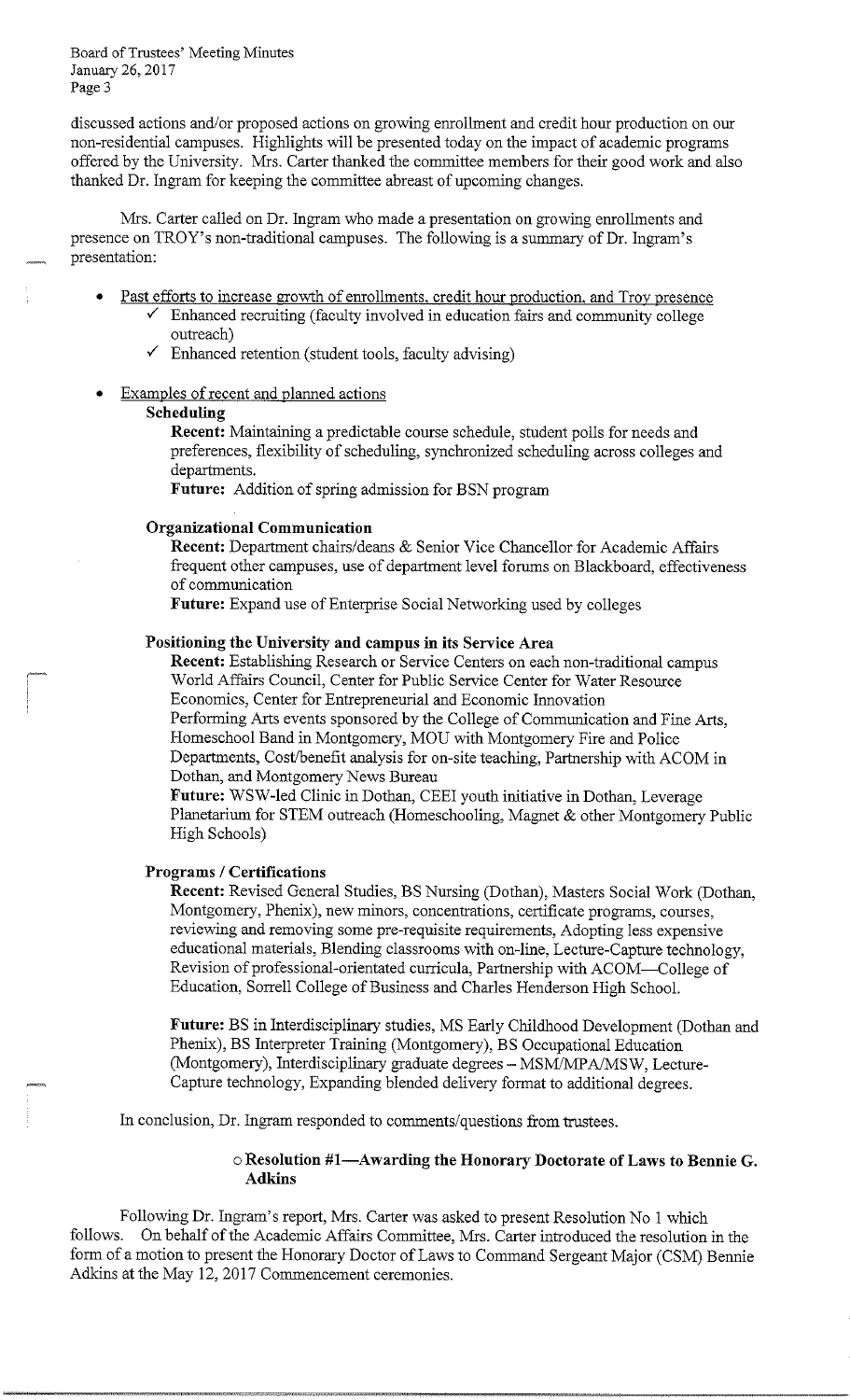# **ACTION: MRS. KAREN CARTER BROUGHT FORTH A MOTION TO ADOPT RESOLUTION NO. 1 TO AW ARD AN HONORARY DOCTOR OF LAWS DEGREE TO CSM BENNIE ADKINS. A SECOND TO THE MOTION WAS MADE BY MR. LAMAR HIGGINS. SENATOR DIAL COMMENDED THE UNIVERSITY FOR HONORING CSM ADKINS IN**  THIS MANNER AND ADDED THAT IT IS ALSO A GREAT HONOR FOR THE **UNIVERSITY AS WELL. MR. OWEN ECHOED SENATOR DIAL'S COMMENTS. THERE BEING NO FURTHER DISCUSSION, THE BOARD UNANIMOUSLY ADOPTED RESOLUTION NO. I.**

**Resolution No. 1** 

# **Awarding the Doctor of Laws to CSM (Ret.) Bennie G. Adkins**

**WHEREAS,** Troy University boasts a rich history of service to the men and women of the United States Military and counts thousands of veterans among its alumni ranks; and

**WHEREAS,** the University is proud Command Sergeant Major (Retired) Bennie G. Adkins holds three degrees from Troy University, classes of 1979, 1982, and 1988; and

WHEREAS, then-Sergeant First Class (SFC) Adkins distinguished himself 9-12 March 1966 when Camp A Shau in the Republic of Vietnam was attacked. SFC Adkins rushed through intense enemy fire and manned a mortar position defending the camp. He continued to mount a defense even while incurring wounds from several direct hits from enemy mortars. Upon learning that several soldiers were wounded near the center of camp, he temporarily turned the mortar over to another soldier, ran through exploding mortar rounds and carried several comrades to safety. By the end of the battle SFC Adkins was hit 18 times by enemy fire and was directly responsible for eliminating 175 enemy soldiers; and

**WHEREAS,** in 2014 CSM Adkins received a call from President Barack Obama informing him he would receive the Medal of Honor, the nation's highest decoration for heroism. The Medal of Honor was presented to him 15 September 2014; and

**WHEREAS,** Bennie G. Adkins retired from the U.S. Army in 1978 after a distinguished 22-year career, establishing a successful career as CEO of Adkins Accounting Service in Auburn, Alabama, where he and his wife, Mary, raised five children;

**THEREFORE BE IT RESOLVED,** that CSM (Ret.) Bennie G. Adkins be awarded the Honorary Doctor of Laws degree as a tribute to his courage and valor on the field of battle in defense of this great nation, and for setting the highest standards of service and patriotism for all Trojans to emulate.

**BE IT FURTHER RESOLVED** that this degree be awarded on the occasion of Spring Commencement Ceremonies on the Troy Campus on 12 May 2017.

# • **Student Affairs Committee, Honorable Lamar P. Higgins**

Senator Dial called on Mr. Higgins to give the Student Affairs Committee report. Mr. Higgins thanked Dr. Earl Johnson for chairing the committee in his absence. As part of the committee meeting, the SGA made a presentation on the new student recreation center and Mr. Higgins thanked Ms. Olivia Melton for her presentation. Mr. Higgins reported that the Student Affairs Committee has no recommendations to present to the full Board for adoption. Mr. Higgins added that an enrollment report will be presented and Mr. Higgins called on Mr. Buddy Starling, Associate Vice Chancellor for Enrolhnent Management, to make the report.

# o **Enrollment Report-Mr. Buddy Starling**

Mr. Starling began his report by stating his report would focus on two major components of Enrolhnent Management-New Starts and Total Headcount.

# New Starts Fall 2016

- $\checkmark$  New starts are numbers attributable to first-time students with the University
- $\checkmark$  Recruitment and Admissions is charged with managing new starts from the status of prospective student all the way to initial enrollment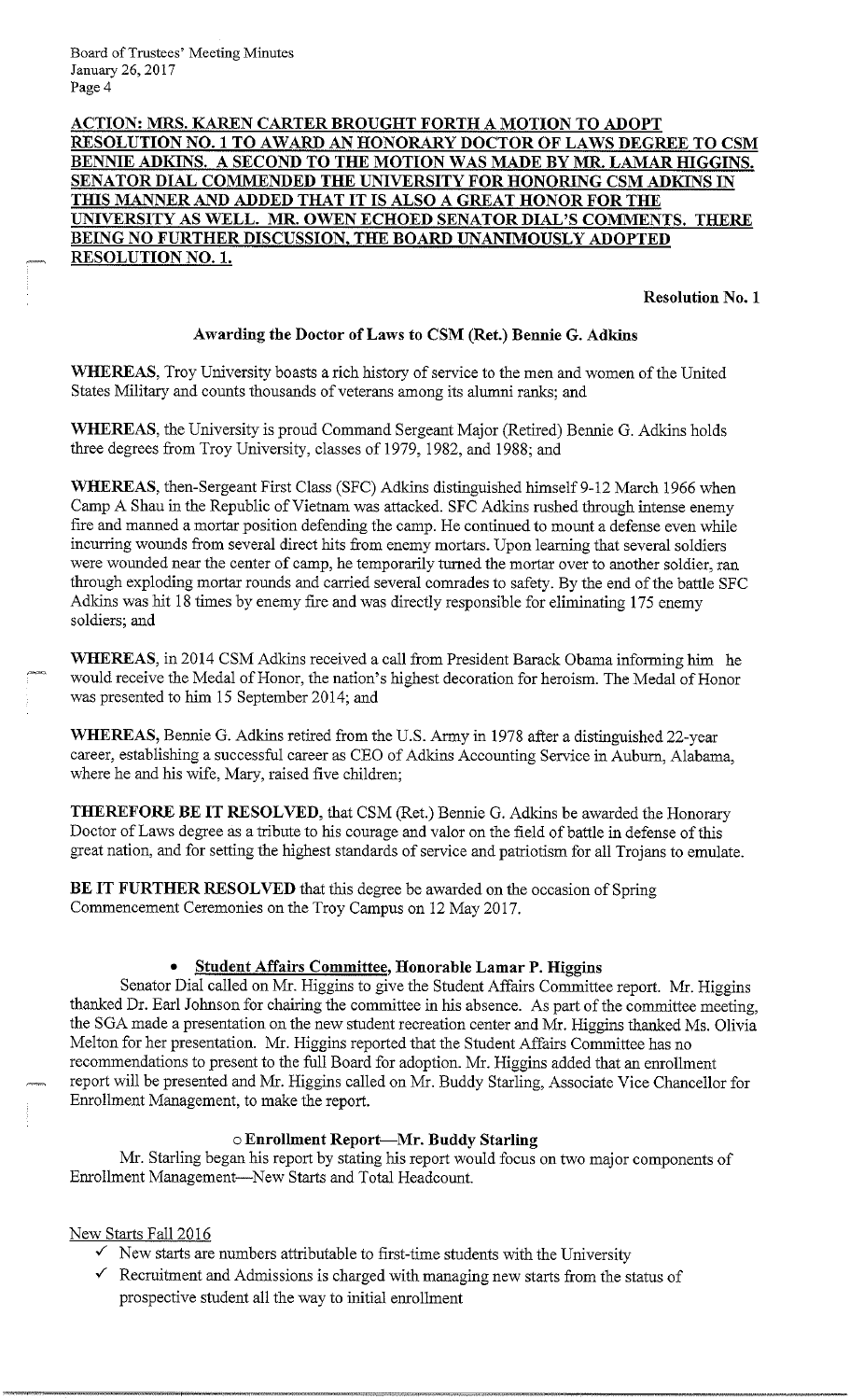- $\checkmark$  UNDERGRADUATE: Fall 2016 new start numbers reflect an increase of 16% at all TROY locations
- $\checkmark$  New starts for fall 2016 reflects 4,199 for all locations compared to 3,667 for fall 2015
- $\checkmark$  GRADUATE: Graduate final new starts increased at all Troy locations by 22%

# Total Headcount Fall 2016

- ✓ UNDERGRADUATE: Total undergraduate headcount represents all students
- $\checkmark$  Fall 2016 total undergraduate headcount (all current students) was 14,125 compared to 14,194 for fall 2015
- $\checkmark$  Undergraduate increased at Troy and Dothan locations but with an overall 0.49% decrease
- ✓ GRADUATE: Graduate headcount numbers reflect increase at Troy and TROY Online of 1.43%

# New Starts Spring 2017

- UNDERGRADUATE: New starts increased at Phenix City, Dothan, and Online 13.11% total increase
- $\checkmark$  GRADUATE: New starts increases at Phenix City, Dothan, Montgomery and Online 3.24% total increase
- $\checkmark$  TOTAL NEWS STARTS: 9.6% increase overall

# Iota! Headcount Spring 2017

- $\checkmark$  UNDERGRADUATE: Total undergraduate headcount (all current students) increased at Troy and Dothan Campuses but with an overall decrease of 2.86%
- $\checkmark$  GRADUATE: Total graduate headcount (all current students) down at all locations  $-5.60$  total decrease
- $\checkmark$  TOTAL HEADCOUNT (ALL CURRENT STUDENTS) 2.85% decrease

Fall 2017 Indicators (Troy Campus)

- $\checkmark$  Applications Submitted (Undergraduate) up 21% over fall 2016
- $\checkmark$  Applications Admitted (Undergraduate) up 12% over fall 2016
- $\checkmark$  Housing Deposits up 12% over fall 2016

# Priorities/Strategies

- $\checkmark$  Consistently monitor workflow associated with processing of applications—timeliness is the priority
- $\checkmark$  Collaborate with academic department chairs regarding recruitment needs and opportunities
- $\checkmark$  Continue to promote Military and Family Scholarship in military markets
- $\checkmark$  In Alabama build growth around major markets where we have distal recruiters Mobile/Baldwin County, Greater Birmingham, Huntsville/North Alabama

In conclusion, at the request of Trustee Johnson, Mr. Starling shared information on TROY'S Worldwide Open House scheduled for April.

Following Mr. Starling's presentation, Mr. Nailen referenced the July 22, 2016 Board minutes in regard to mention that it may be helpful to see how other institutions are doing in regard to enrollment trends. Mr. Nailen was inquiring as to the status. Mr. Higgins responded that we are working on the report for a future Student Affairs Committee meeting. Mr. Higgins added that he asked that the minutes reflect he "likes seeing the enrollment numbers presented by the last three years by campus, online students and international students." This will give a clear picture of our enrollment trends, adding it would be helpful to also see how other institutions are doing.

# • **Institutional Advancement Committee, Honorable Charles Nailen**

Senator Dial called on Mr. Nailen for the Institutional Advancement Committee report. Mr. Nailen referenced discussions held at the retreat in September about getting enrollment up to 1 Ok on the Troy Campus. Mr. Nailen added that a resolution will be presented today recommending approval the 10k Plan. He then called on Dr. Dew to report on a proposed 10k plan.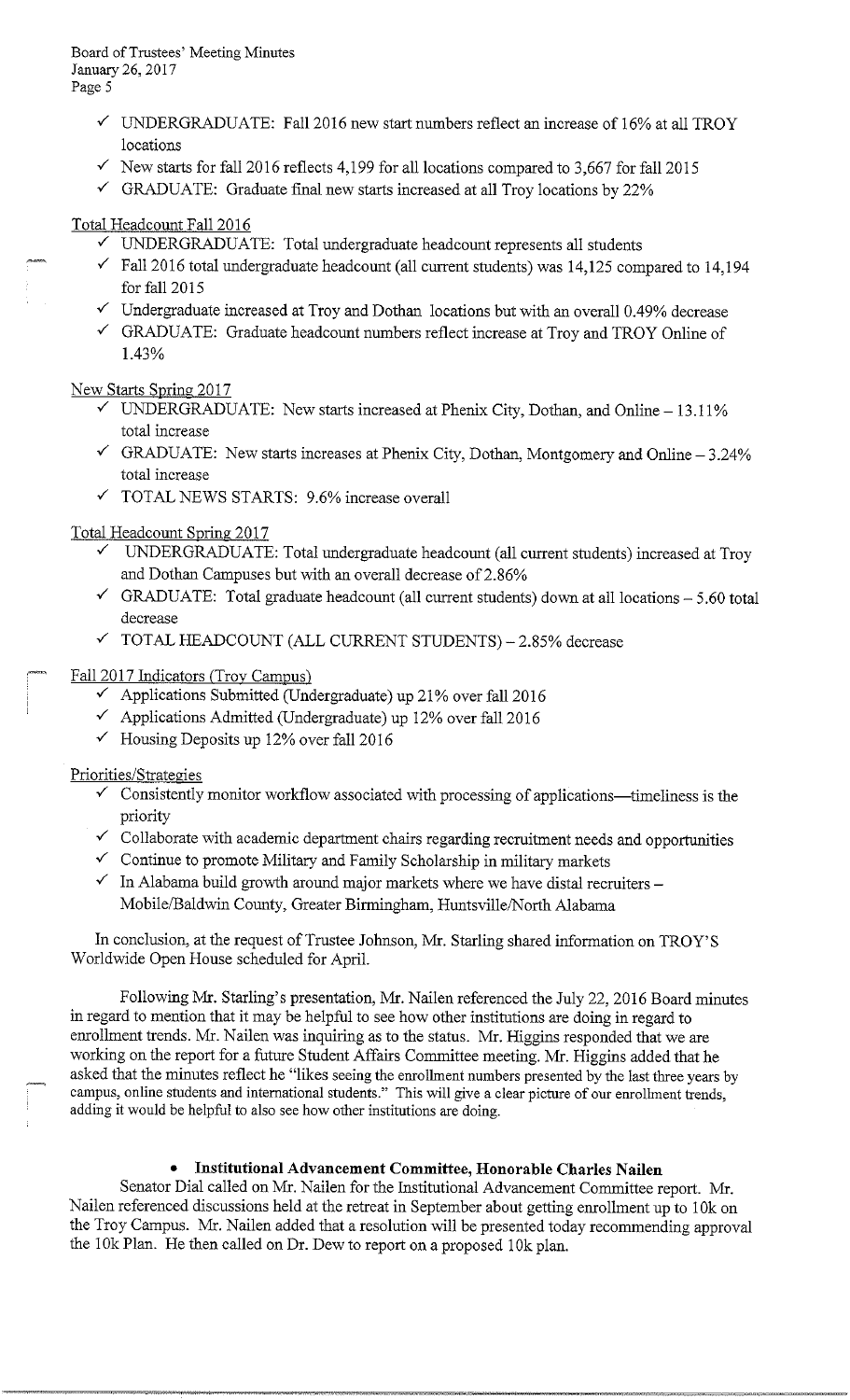# o **Presentation of Troy Campus 10k Enrollment Plan-Dr. John Dew**

Dr. Dew called attention to the following proposed plan for Growing Enrollment to 1 Ok on Troy's residential campus (copy provided in Board packet) and he provided highlights of the plan. He added that each year there are steps outlined that we will have to take to support 10k students. The actions are outlined below in the plan. Dr. Dew noted that many of the investments will be in activities that will pay for themselves. It was noted that the plan will include some actions the Board has already approved and some are new, but the intent is to consolidate all into one cohesive plan for the Troy Campus. Dr. Dew called attention to item #6 that addresses stability of the plan, which could make a bit of a difference in moving as quickly as we would like on the plan. Dr. Dew reiterated that the goal of this plan is to have !Ok students by the fall of 2020.

In conclusion, Dr. Dew responded to comments and questions from the Board.

# **PLAN FOR GROWING ENROLLMENT TO 10,000 ON TROY RESIDENTIAL CAMPUS**

#### **PLANNING ASSUMPTIONS:**

- 1. Steady enrollment around 7,000 students from 2008 to 2014 suggests that there is no reason to believe that enrollment growth will naturally occur on its own. In fact, state high school demographics argue against the likelihood of natural enrollment growth. Growth will only occur through focused planning and actions.
- 2. Enrollment growth would be desirable for many reasons, given appropriate planning for digesting additional students to maintain the campus culture. Enrollment growth will optimize the use of existing classrooms and campus resources and will enhance student participation in honors programs, campus organizations, and attendance at intercollegiate athletics events. Increasing enrollment to 10,000 students would also generate an additional \$20 million dollars in tuition revenue per year at current tuition rates.
- 3. With a concerted effort, a target of increasing enrollment between 300 and 500 students per year can be absorbed, with most required actions being accomplished within four years. Growth must be envisioned as a stair-step process requiring annual absorption of an increasing student population. Excessive growth in any one year will create difficulties in providing high quality services to students.
- 4. Many investments necessary for enrollment growth will pay for themselves through fees, such as recreation fees, lab fees, parking fees, and housing fees. Some portion of increased tuition revenues will need to be invested in maintaining quality academic support services for students.
- 5. Many actions necessary to grow enrollment to 10,000 students are already approved by the Board of Trustees and are included in the 2015 - 2020 Strategic Plan. This plan for 10,000 students on the residential campus brings these actions into sharper focus.
- 6. This plan assumes stability in the international economy and in international relations so that the State of Alabama's financial support for higher education continues to be strong and that international students will continue to be attracted to study in the United States.

# **THE GOAL:**

To have the capacity to serve 10,000 students by Fall 2020.

# **ACTIONS:**

# **A. Provide a complete range of resources for the residential collegiate experience.**

- 1. Increase parking by 600 spaces by August, 2017. (Plans are underway to fill in the ravine between the Trojan Center and the track and to create 600 parking spaces in this location.)
- 2. Add new Sorority to campus by August, 2017.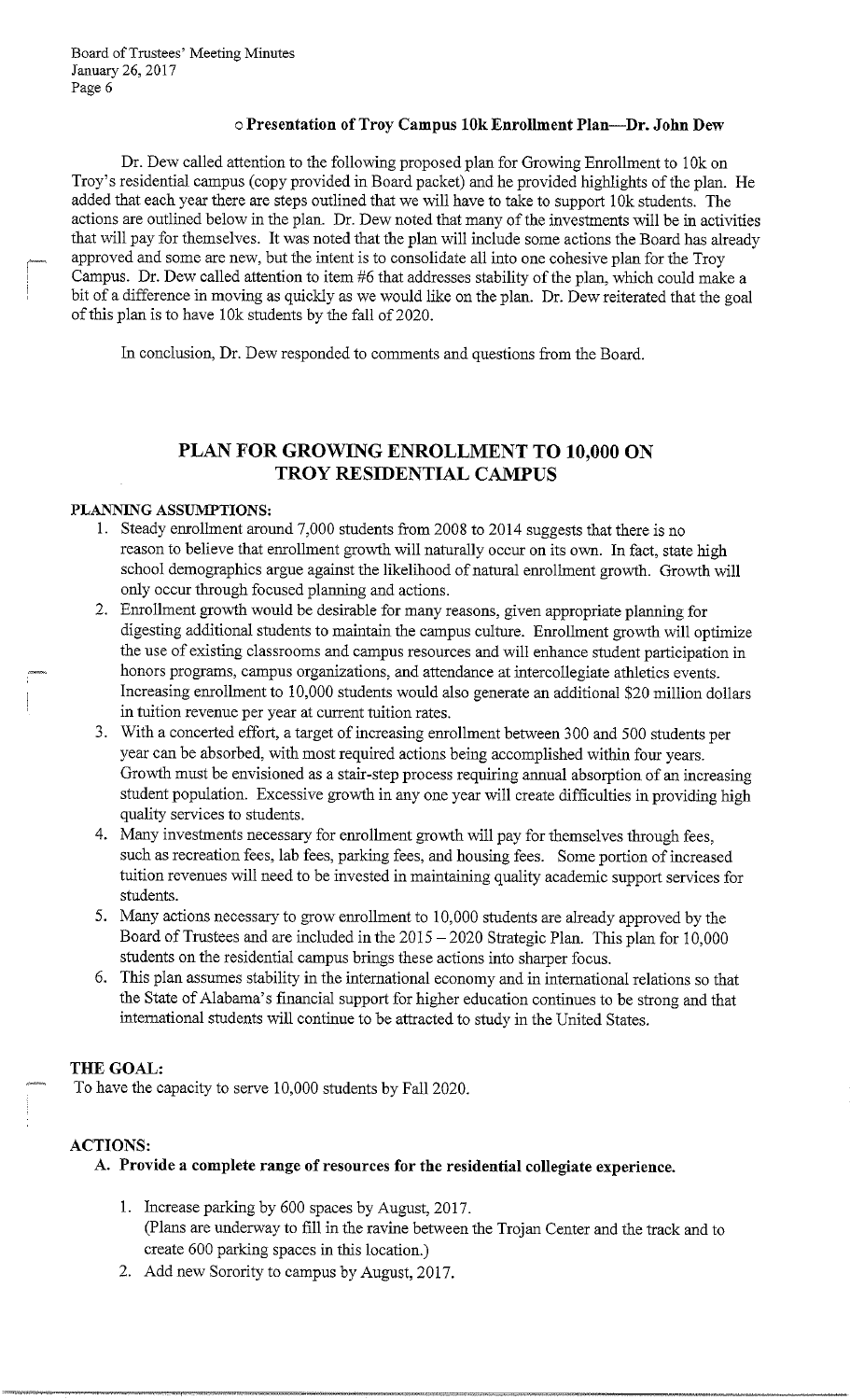(Alpha Omicron Pi has been selected as the new sorority and will be prepared to induct its first members in the fall of 2017.)

- 3. Expand Food Court offerings in Student Center by August, 2017.(The ping pong and pool room in the Trojan Center, currently being used for Admissions, will be repurposed for additional food court offerings and seating.)
- 4. Revamp Student Health Center by August, 2017. (A team has been formed to consider alternatives to the current management of the Student Health Center in order to expand services and capacity.)
- 5. Implement campus retention improvement plan by August 2017. (Retention Task Force will develop plan, with staffing requirements, to maintain an 80% freshman retention rate for the residential campus and to enhance sophomore to junior retention rates.)
- 6. Establish a recruiting plan for each academic major on the residential campus that engages faculty in recruiting by August 2017.
- 7. Open new Student Recreation Center by May, 2018. (SGA has supported funding the center and the Board of Trustees has approved construction. An architectural firm has been hired and design work is underway.)
- 8. Expand Student Meeting Space in Trojan Center by August, 2018. (Moving the student recreation function from the Trojan Center to the new Recreation Center will create an opportunity to repurpose space for additional student use.)

9. Complete new Residence Hall by August, 2018. (Three locations are under current consideration for a new residence hall. Finance and Administration is comparing funding alternatives to support this construction.)

10. Complete North End Zone expansion by August, 2018. (Architectural design for the expansion is already nearing completion.)

- 11. Complete expanded Sorority Housing by August, 2019.<br>  $(Comparison of sorority housing models at other universities has already begun.)$
- 12. Refurbish Library for expanded student study space by August, 2019. (Upgrades for student study spaces have already begun.)
- 13. Replace or renovate McCartha with STEM building by August 2020. ROTC units are expected to move to Ft. Ralph Adams by this time. (Lab space for lower division science courses and upper division courses will be needed to support increasing STEM programs associated with the School of Science and Technology.)

# **B. Expand Recruiting for Residential Campus**

- 1. Add recruiter in North Alabama by January, 2017.
- 2. Repurpose a recruiter position from Georgia to International Programs by January, 2017.
- 3. Provide an Action Plan for increasing international student emollments by March, 2017.
- 4. Open new Campus Recruiting Center by May, 2017. (Construction is on target.)

5. Leverage the new International Arts Center as a recruiting resource to bring more high school students to the campus by May, 2017 and as a focal point for inviting high school counselors to visit the Troy campus during the summer of 2017.

- 6. Engage all Alumni Chapters and recruiting locations in Georgia and Florida in local high school recruiting by May, 2017.
- 7. Develop recruiting coordination with new CI partner by May, 2017.
- 8. Expand student scholarships through alumni support by August, 2018.

# **C. Staffing**

- 1. Continue to relocate full-time faculty positions from lower utilization areas to the residential campus.
- 2. Modest annual academic student support and administrative staff increases to maintain quality services to students and to promote retention will be necessary.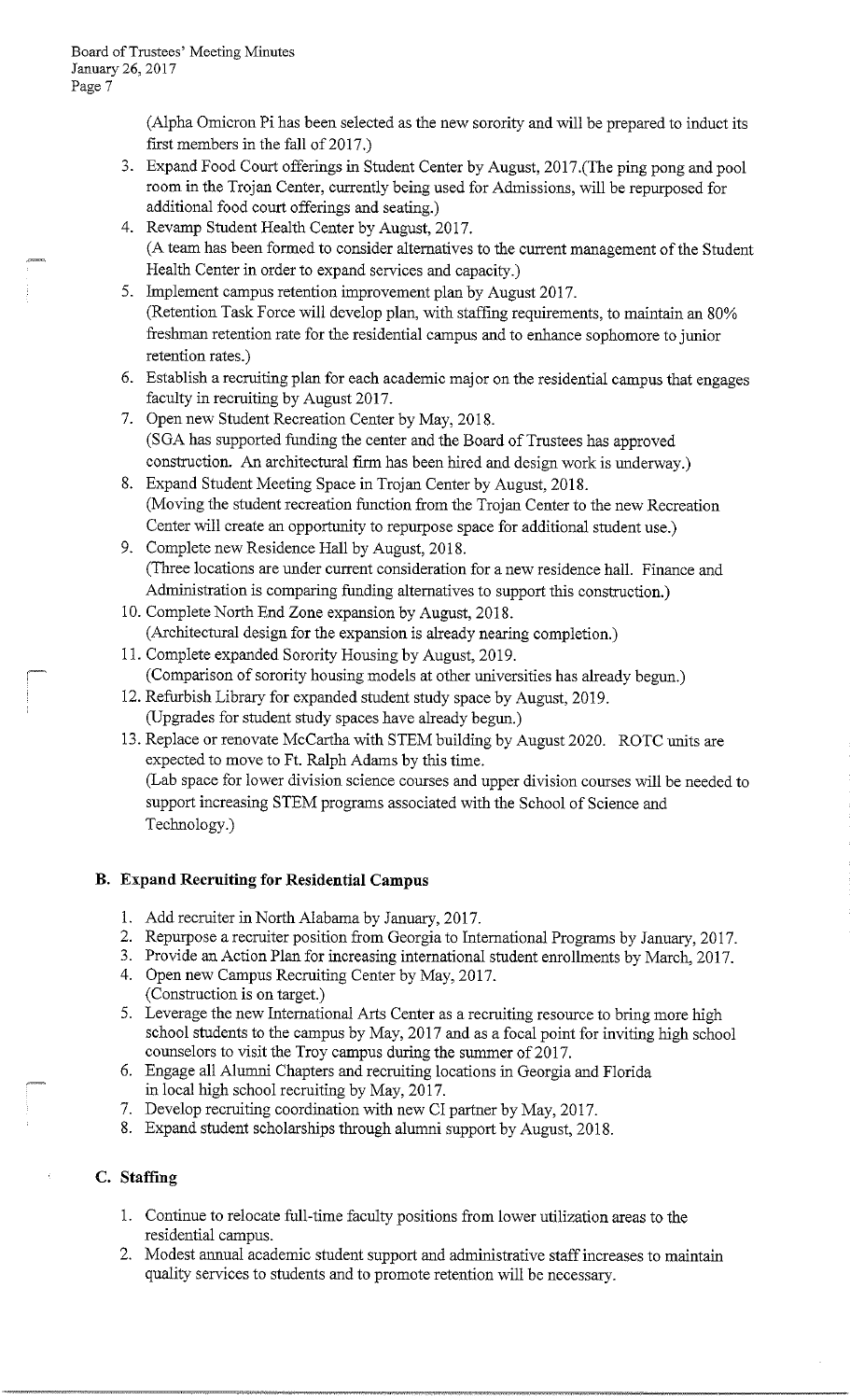# **D. Community Support**

- 1. Launch the next Financial Campaign, with an emphasis on creating student scholarships, supporting STEM program growth, expanding honors programs, and encouraging studyabroad opportunities by Fall 2017.
- 2. Expand the number of Troy Send-Off Sessions for new First-Year students by local Alumni organizations.
- 3. Continue to enhance the City of Troy as a College Town that supports student life and attracts faculty and staff to live in the community.

# o **Resolution #2-Endorsing the Troy Campus 10k Enrollment Plan**

In presenting Resolution No 2 for consideration of the Board, Mr. Nailen said Resolution 2 should be amended in the last two paragraphs to strike through the wording "Advancement and Long-Range Planning" and change to "Institutional Advancement" ( changes are noted in the resolution itself below.

# **ACTION: SENATOR DIAL REITERATED THE CHANGES OUTLINED BY MR NAILEN AS STATED ABOVE. HAVING A MOTION FROM MR. NAILEN TO AMEND THE RESOLUTION AS STATED ABOVE. A SECOND WAS PROVIDED BY MRS. CARTER TO AMEND. WITH A MOTION AND A SECOND TO AMEND THE MOTION, SENATOR DIAL CALLED FOR A MOTION TO ADOPT THE RESOLUTION. WITH THE MOTION BY MR. HARRISON AND A SECOND BY MR. OWEN TO ADOPT RESOLUTION NO. 2 AS AMENDED, SENATOR DIAL CALLED FOR FURTHER DISCUSSION. THERE BEING NO**  FURTHER DISCUSSION, RESOLUTION NO. 2, AS AMENDED, WAS ADOPTED.

**Resolution No. 2** 

# **A Resolution Endorsing the Plan for Growing Troy Campus Enrollment to 10,000**

**WHEREAS,** the Troy University Administration has set a goal to grow student enrollment on the Troy Campus to 10,000 students; and

**WHEREAS,** a plan to achieve this goal has been drafted by the senior leadership of the University to include feedback from various administrators across all divisions and incorporating suggestions proposed at the Joint Board Retreat; and

**WHEREAS, the plan has been reviewed by the Advaneement and Long-Range Planning** Institutional Advancement Committee of the Troy University Board of Trustees;

**THEREFORE BE IT RESOLVED,** that upon the recommendation of the Advaneement and Long-Range Planning Institutional Advancement Committee, the plan to grow Troy Campus enrollment to 10,000 students receives the endorsement of the Troy University Board of Trustees.

In closing, Mr. Nailen thanked the Institutional Advancement Committee for their participation in the committee meetings.

# • **Finance Committee, Honorable John Harrison**

Senator Dial called on Mr. Harrison to give the Finance Committee report. Mr. Harrison said that the Finance Committee met in Montgomery on January 11, 2017 and he thanked participants for their attendance either in person or by telephone. Mr. Harrison reported that equity funding still remains an area of concern for the University and took the opportunity to thank Trustee Vance for his leadership in area of equity funding. Mr. Harrison shared some comments regarding his concern about having a clear picture as to our total enrollment numbers. Following his remarks, Mr. Harrison advised that the next Finance Committee meeting will be set for either April 26 or 27 in Montgomery and encouraged everyone to place a hold on their calendars until such time as date is firmed up.

Senator Dial shared additional information in regard to equity funding and gave an overview of the Legislative budgeting process regarding other conunitments that may come into play in the budget. An example shared was the disabled veterans college fund. Senator Dial concluded by saying budget hearings start next week. Discussion followed.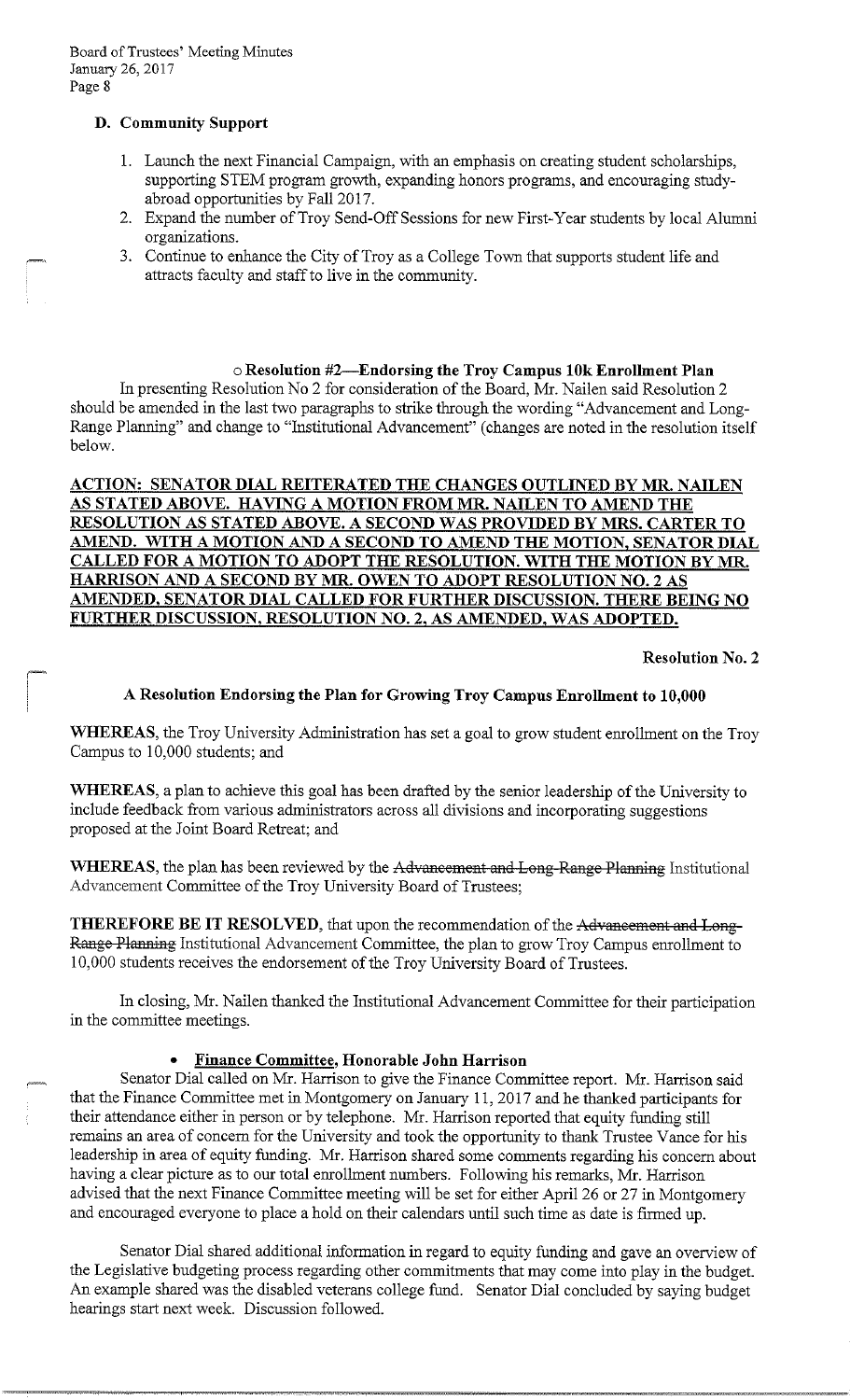# o **Financial Report-Dr. Jim Bookout**

Dr. Bookout stated that the Finance Committee did a thorough review of the numbers presented today. He began by stating that his report would cover the following topics:

- 2016 Financial Report
- 2016 Financial Deep Dive
- Funds Held for Investment
- Enrollment Report
- Reserve Funds
- Facilities Update

#### 2016 Financial Report

Dr. Bookout presented statements of revenue and expense for FY 2016 and noted major changes from FY 2015. He called attention to the total revenue comparison and stated that there is only a 1 % difference from 2015. He also called attention to scholarships and reported that the increase in awards contributed significantly to the decrease in our net for 2016. Dr. Bookout asked Dr. John Dew, Senior Vice Chancellor for Student Services and Administration, explained the steps the University's Scholarship Committee has taken to address the burden that the increased number of scholarships has caused. One of the ways has been to raise the requirements for the Millennium and Chancellor's Scholarships. Dr. Dew added that we are reviewing international student scholarships. Discussion followed and Mr. Harrison asked Dr. Bookout to have scholarships on the agenda for the next Financial Affairs Committee meeting.

Dr. Bookout shared ways the University has addressed this decrease. Dr. Bookout continued the financial report by explaining the changes in expenses for FY 2015 compared to FY 2016. One area he mentioned is the pension liability that the University has to address in its budget process. In addition, it was noted that construction cost has risen by \$1.2M.

#### 2016 Financial Deep Dive

Dr. Bookout reported on the four ratios-(1) Primary Reserve Radio, (2) Return on Net Position, (3) Net Operating Revenues Ratio and (4) Viability Radio—that are considered and how they affect our rating, He also made note of how changes in governmental accounting standards affect the ratios.

#### Funds Held for Investment

Dr. Bookout shared a summary of the funds held for investment and the positive result of the University's investment strategy.

#### Enrollment Report

Dr. Bookout's enrollment report showed that fall 2016 headcount is up compared to the same time last year.

#### Reserve Funds

Dr. Bookout shared a brief review of changes to the reserve fund and total project funds committed

#### Facilities Update

In his facilities report, Dr. Bookout reported on current projects and projects in the planning phase. Some of the projects highlighted were the McKinley Drive improvements, Trojan Center parking lot, new student recreation center, Memorial Stadium north end-zone complex, and the Adams Administration renovations for the Admissions Office.

Discussion followed Dr. Bookout's representation.

Following Dr. Bookout's report, Senator Dial called on Mr. Harrison to present resolutions on behalf of the Finance Committee.

Mr. Harrison began by stating that the title of Resolution No. 3 included in the Board packets should reflect the title "2017 Series Bond Resolution for Renovation and Improvements of the Student Recreation Facility" and not as shown below "Construction: Wellness and Recreation Facility."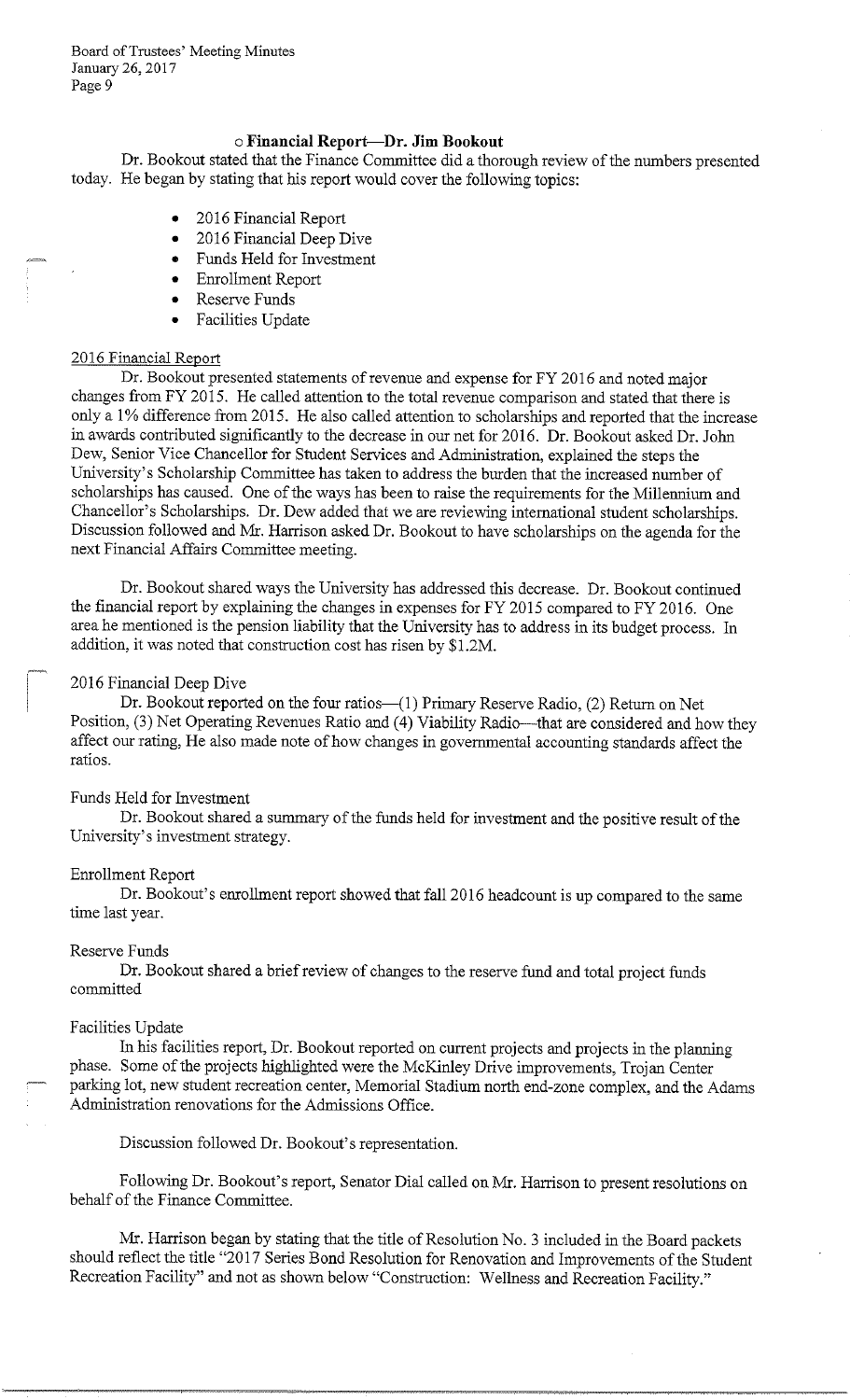Senator Dial called for a motion to amend Resolution No. 3. There was discussion and in response to Mr. Harrison's comments, Dr. Bookout agreed that it is a bond issue resolution. Dr. Bookout stated that the Board had already approved this resolution and the one today also changes the aggregate principal amount from the previously approved \$15M to \$24.5M, not to exceed \$28M.

For clarification purposes, Dr. Bookout shared the following summary regarding Resolution No.3 being presented today:

- The original resolution that was passed at the 12-11-2015 Board meeting was titled as "Renovations/Improvements: Student Recreation Facility. This title was incorrectly listed on the current proposed resolution.
- Because the resolution on 12-11-2015 was the original resolution, the purpose of the today's resolution was to "amend" the original resolution to change the wording from, aggregate principal amount currently estimated at \$15,000,000, but not to exceed \$20,000,000 to the aggregate principal amount currently estimated at \$24,500,000, but not to exceed \$28,000,000.
- The purpose of today's resolution below was: (1) to amend the approved resolution from 12-11-15 and a second recommendation arose (2) to change the title incorrectly stated on the resolution.

**Resolution #3** Construction: Wellness and Recreation Facility 2017 Series Bond Issue Resolution For Construction of the Student Recreation Facility

**ACTION: FOLLOWING CLARIFICATION, SENATOR DIAL CALLED FOR A MOTION**  - **FOR RESOLUTION NO. 3. MR. HARRISON, ON BEHALF OF THE FINANCE COMMITTEE, MADE A RECOMMENDATION THAT RESOLUTION NO. 3 BE AMENDED TO CHANGE THE TITLE OF THE RESOLUTION TO "2017 SERIES BOND ISSUE" INSTEAD OF CONSTRUCTION: WELLNESS AND RECREATION FACILITY. MR. HARRISON'S MOTION TO AMEND WAS SECONDED BY MR. HIGGINS. MR. HARRISON FURTHER MOTIONED THAT NOTE BE MADE THAT TODAY'S RESOLUTION CHANGES THE AGGREGATE PRINCIPAL AMOUNT FROM \$15M, NOT TO EXCEED \$20M AS REFLECTED IN THE 12-11-15 ORIGINAL RESOLUTION. THE PROPOSAL TODAY CHANGES THE AGGREGATE PRINCIPAL AMOUNT TO \$24.SM NOT TO EXCEED \$28M. SENATOR DIAL FURTHER CLARIFIED THAT THE MOTION ON THE TABLE IS THAT THE RESOLUTION BE AMENDED TO SUBSTITUE THE RESOLUTION WITH THE CHANGES NOTED AND OUTLINED ABOVE. WITH A MOTION FROM MR. HARRISON AND A SECOND FROM MR. HIGGINS TO AMEND RESOLUTION NO. 3, THE AMENDMENT MOTION PASSED. FURTHER ON A MOTION FROM MR. HARRISON WITH A SECOND FROM MR. HIGGINS, RESOLUTION NO. 3 WAS ADOPTED AS CHANGED.** 

**Resolution No.** 3

# enterprise and the contract of the 2017 Series Bond Issue Resolution For Construction of the Student Recreation Facility

**WHEREAS,** The Chancellor and senior administrative staff of Troy University (the "University") have determined to proceed with the construction of a wellness and recreation facility through a Series 2017 bond issuance; and

**WHEREAS,** Pursuant to the authorization to do so contained in the General Bond Resolution and in Section 16-3-28, Code of Alabama (1975), as amended, the Series 2017 Bonds are hereby authorized to be issued, as one or more series of Bonds under the General Bond Resolution, in an aggregate principal

-----------------·-··------·-·· \_,\_\_\_\_\_\_\_\_\_\_\_\_ ------·---------------~ -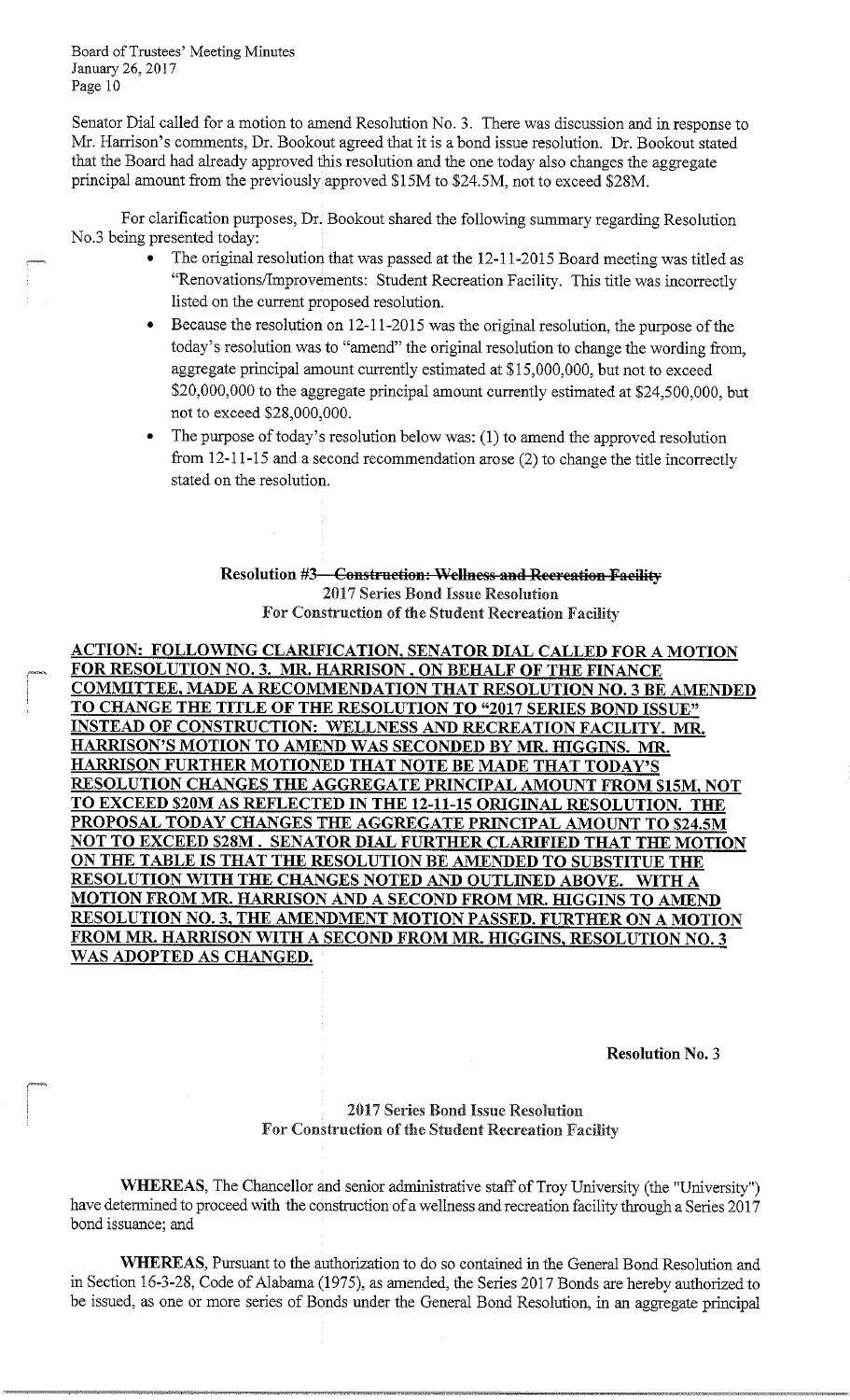~

amount currently estimated at \$24,500,000, but not to exceed \$28,000,000. The current expectation is that one series of Bonds will be issued to fund the costs of the Facilities described in Section 2.l(a) hereof.

**WHEREAS,** The Series 2017 Bonds shall be issued, if at all, subject to the discretion of the Chancellor and Treasurer, in consultation with the University's financial professionals, based on prevailing market conditions at the time or times of the proposed sale thereof. The issuance of any part, series or subseries of the Series 2017 Bonds shall in itself conclusively evidence the determination by the Chancellor and the Treasurer that market conditions at that time warranted the issuance of that part, series or sub-series of the Series 2017 Bonds. The Series 2017 Bonds may be sold by public or private sale at the discretion of the Chancellor and Treasurer, in consultation with the University's financial professionals, and the Chancellor and Treasurer are authorized to take any actions necessary to conduct a private or public sale of the Series 2017 Bonds as they may deem appropriate.

**THEREFORE, BE IT RESOLVED** The Board hereby authorizes and entrusts the Chancellor and Treasurer to determine or prescribe, in the Series 2017 Determination Document, which shall constitute an integral part of this Series Resolution, such of the other terms, provisions and other matters relative to the Series 2017 Bonds enumerated in Section 2.4(c) of the General Bond Resolution as they deem necessary or desirable. The net interest cost of any Series 2017 Bonds issued as a series of Tax-Exempt Bonds shall not exceed 5.000% and the net interest cost of any Series 2017 Bonds issued as a series of Taxable Bonds shall not exceed 7.000%.

#### o **Resolution #4- Supplemental Retirement Plans: Restatement of Plans 403(b ), 457(b) and 457(f)**

Mr. Harrison introduced Resolution No. 4 stating that this is strictly a housekeeping measure to satisfy an IRS Audit where we were asked to make some improvements on our supplemental income. It was noted that there is no liability to the University on these improvements.

# **ACTION: MR. HARRISON MADE A MOTION TO ADOPT RESOLUTION NO. 4 AS PRESENTED BELOW. MRS. CARTER PROVIDED A SECOND. THERE BEING NO FJlRTHER DISCUSSION, THE MOTION PASSED.**

#### **Resolution No. 4**

#### **Supplemental Retirement Plans: Restatement of Plans 403(b ), 457(b) and 457(f)**

**WHEREAS,** During a recent IRS Audit of Troy University Supplemental Retirement Plans, for which there were no findings, the IRS auditor suggested that the University should consider completing a restatement of all three plans due to recent changes in IRS laws regarding such plans; and

**WHEREAS,** Troy University contracted with an attorney from Bradley Arant Boult Cummings LLC from Birmingham, AL to complete the restatement of the University's  $403(b)$ ,  $457(b)$  and  $457(f)$ Supplemental Retirement Plans; and

**WHEREAS,** Troy University made no changes to employees' benefits or policies and/or procedures for participation in the plans; therefore, the restatement of the plans have no impact on employees who participate in the plans; and

**WHEREAS,** the restated plans must be approved by the person or governing body in the organization that has the highest level of fiduciary responsibility for the organization.

**THEREFORE, BE IT RESOLVED** The Board hereby authorizes and approves the restated plans, and the Board also entrusts the Chancellor and his administrators with the authority to administer the plans for the University employees as stated in each plan, in accordance with University policies, and in accordance with IRS rules and regulations governing such plans. This resolution approves the restatement of all three plans, the  $403(b)$ ,  $457(b)$  and  $457(f)$ .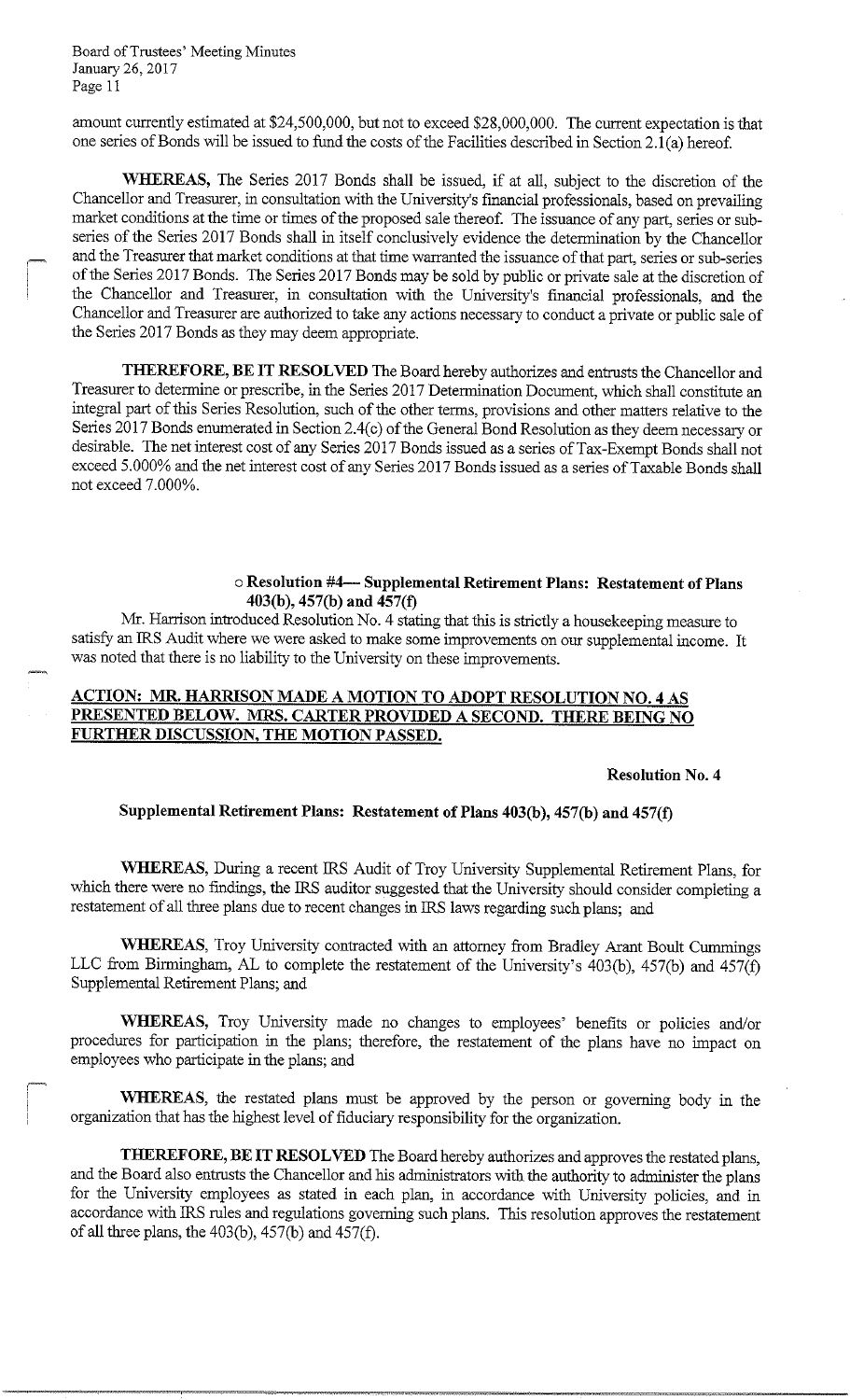# o **Resolution #5-Approving the Troy University Reserve Policy**

In introducing Resolution No. 5, Mr. Harrison advised that the Finance Committee approved the Troy University Reserve Policy at its meeting. Mr. Higgins questioned as to whether the Board should approve the policy that says "draft." Mr. Harrison stated that the word draft should be removed from the document. Also, Mr. Nailen added that there is a discrepancy in the areas under sub-headings **Accounting for Reserves** (page 2) and **Authority to Use Operating Reserves** (page 3) in that in each section it states the date that the reserves are to be reported to the Board as July in one section and December in the latter section. Mr. Nailen added that Dr. Bookout advised that ALL areas referenced should state July.

**ACTION: AT THIS TIME, SENATOR DIAL RESTATED FOR CLARITY THE MOTION ON THE TABLE WAS TO AMEND RESOLUTION NO. 5 BY STRIKING THE WORD "DECEMBER" ON PAGE 3 AND ADDING THE WORD "JULY" INSTEAD. A SECOND TO THE MOTION TO AMEND RESOLUTION NO. 5 WAS MADE BY MR. VANCE. THE MOTION TO AMEND AS ABOVE WAS APPROVED. SENATOR DIAL THEN STATED THAT HE HAD A MOTION FROM MR. HARRISON, SECONDED BY MR. HIGGINS TO STRIKE THE WORD "DRAFT" FROM THE RESERVE POLICY AS REFLECTED IN THE BOARD PACKETS. THE AMENDMENT TO STRIKE THE WORD DRAFT WAS APPROVED. IN CONCLUSION, SENATOR DIAL CALLED FOR A MOTION TO ADOPT THE RESOLUTION AS PRESENTED WITH THE CHANGES NOTED BY STRIKING THE WORD "DECEMBER" AND REPLACING WITH "JULY" AND ALSO STRIKING THE WORD "DRAFT" FROM THE POLICY. A MOTION WAS BROUGHT FORWARD FROM MR. HARRISON TO ADOPT THE RESOLUTION. WITH A SECOND FROM MR. HIGGINS, THE RESOLUTION, AS AMENDED, PASSED.** 

**Resolution No. 5** 

# **Approving the Troy University Reserve Policy**

**WHEREAS,** maintaining adequate reserves is essential to establishing financial stability for future years in order to ensure long-term viability and sustainability of the programs Troy University ("the University") provides; and

WHEREAS, the Finance Committee and the administration of the University have developed a Reserve Policy to be implemented in conjunction with the other financial policies of the University and to support the goals and strategies contained in those related policies and in strategic and operational plans; and

**WHEREAS,** the Reserve Policy establishes accounting practices for reserve funds as well as reserve fund categories to fund contingencies, capital improvements and construction, non-capitalized renewals and replacements and deferred maintenance and repair needs; and

**WHEREAS,** the use of these reserves and the reserve balance report will be presented to the Finance Committee and Board of Trustees at the annual July meeting. The Contingency reserve fund will be maintained at a target amount that is equal to at least three months of operating expenses. Spending from Contingency Reserves that will reduce the balance below the target amount shall require the approval of the Board of Trustees; and

**WHEREAS,** the Policy shall be reviewed by the Finance Committee of the Board of Trustees at the annual July meeting. Any changes to the Policy will be recommended by the Finance Committee to the Board of Trustees.

**THEREFORE, BE IT RESOLVED** the Board hereby approves the proposed University Reserve Policy.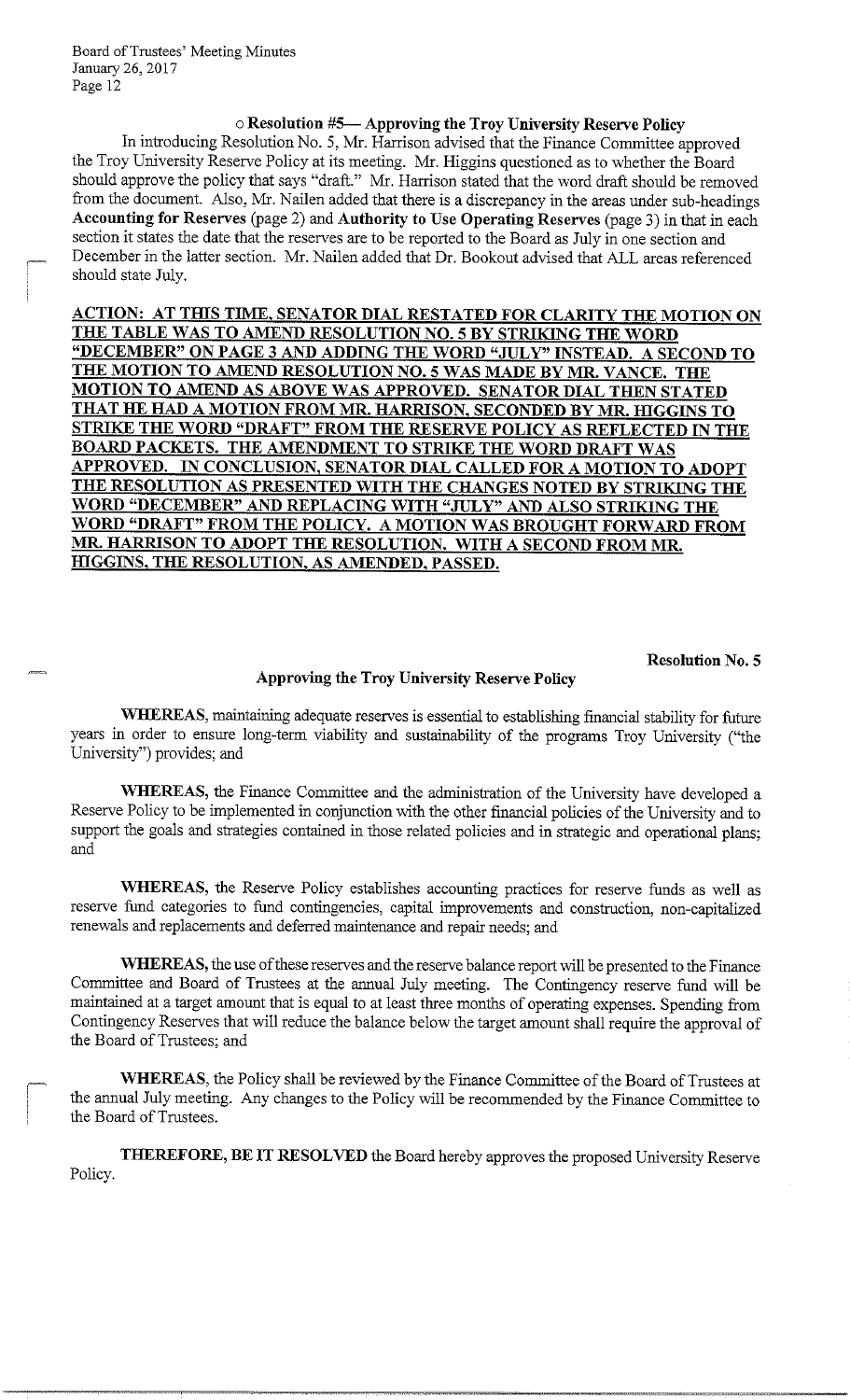# **TROY UNIVERSITY**

# Reserve **Policy**

# **DISCUSSION**

The Reserves Policy prescribes the manner in which resetve balances will be categorized and calculated at the end of each fiscal year, utilizing existing financial reporting guidelines. The policy outlines an appropriate reserve threshold to guide Troy University in its fiscal planning. Reserves are meant to protect the institution in cases of sudden shortfalls in revenue, to provide for extraordinary events, and to protect against unbudgeted future expenses or losses. Maintaining adequate reserves is essential to establishing financial stability for future years in order to ensure long-term viability and sustainability of the programs the University provides. In addition, the level of current reserves is reviewed by SACS, Moody's and Standard & Poor rating agencies as part of the fiscal component of the accreditation process and as an indicator of financial stability.

#### **PURPOSE**

The purpose of this Reserve Policy for Troy University is to build and maintain an adequate level of unrestricted net assets to support the organization's mission and strategic plan and to ensure the financial health and stability of Troy University by balancing prudent fiscal management with adequate levels of resources to carry out the universities' missions, programs, strategic goals, and objectives in an effective and efficientmanner. Reserves may be called upon in cases where other reasonable methods have been insufficient to maintain a balanced budget; to protect the University in cases of sudden shortfalls in revenue, (e.g., unforeseen enrollment declines or a reduction in state appropriations); to cover unanticipated expenses and/or cash outflows (e.g., major disasters, significant repairs, renovations and deferred maintenance items); and to provide for extraordinary investments in new facilities. Reserves are not funds set aside for specific annual operating expenditures or commitments, but may serve as an operating contingency. Reserves also aid in the management of the University's cash flow to meet daily expenditure needs (e.g., Federal Financial Aid disbursements to students).

The ability to generate reserves varies, making the application of a blanket reserve policy significantly challenging. The reserve policy outlined below is based on a comprehensive review of guidelines, policies and procedures from other educational and business sources, including NACUBO (National Association of College and University Business Officers) and GFOA (Government Financial Officers Association).

The Reserve Policy ensures that:

- The University will have the necessary flexibility to manage program revenue accounts to meet financial commitments, plans, and goals.
- Reserves will used to resolve timing problems but not to address structural deficits or to cover over-spending.
- Reporting of reserves provides the Board of Trustees with a complete, consistent, and transparent understanding of periodic reserve balances.
- The University is incentivized to continue to invest in and cultivate creative academic programs to reach all students seeking higher education.
- The University is incentivized to invest in facilities that provide a world-class education.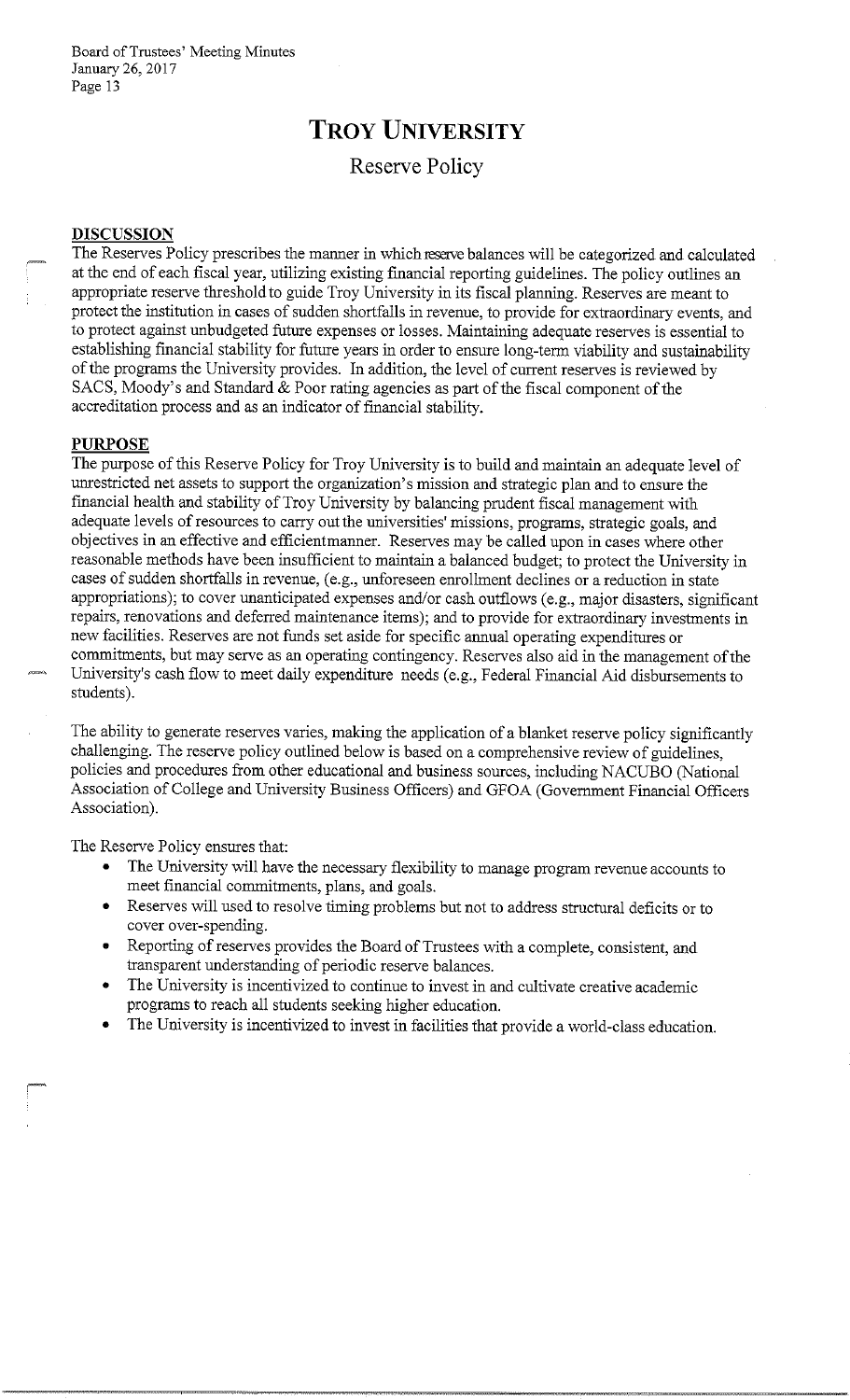The University intends for the reserves to be used and replenished within a reasonable period of time. This Reserve Policy will be implemented in conjunction with the other financial policies of the organization and is intended to support the goals and strategies contained in those related policies and in strategic and operational plans.

# **ACCOUNTING FOR RESERVES**

The Reserve Funds will be held in the financial records in the unrestricted net assets general fund as designated reserves. Reserves will be commingled with the general cash and investment accounts and may be transferred to the Troy University Foundation's long term investment pool. Reserves will be funded with the surplus of net unrestricted assets. The amount of a reserve fund target minimum and fiscal viability will be reviewed annually and calculated after approval of the annual budget. The use of reserves will be reported to the Finance Committee/Board of Trustees at the July meeting. The Board of Trustees recognizes there are many instances where accumulation of balances beyond a reserve level is a prudent practice in order to achieve strategic priorities over a multi- year period ( establishing new academic programs, purchasing major equipment, funding start-up packages for new faculty, etc.).

# **RESERVE FUND CATEGORIES:**

# **Contingency Reserves:**

A reserve of approximately three months of budgeted operating expenditures that should be used only in emergency or catastrophic situations and must not be viewed as a source of flexible spending for new opportunities.

# **Reserve for Capital Improvements and Construction:**

The capital funding framework supports the University's need to self-fund future capital projects. Capital Planning, Design and Construction meetings are held periodically during the year to estimate the needed reserve level for major capital repair and maintenance items, major renovations of existing facilities, supplemental funding for new construction initiatives and the acquisition of land and buildings.

# **Reserve for Current Renewals and Replacements:**

This reserve is intended to provide a ready source of funds for current and unplanned repairs, equipment, furniture and fixtures necessary for the effective operations.

# **Reserve for Deferred Maintenance and Repair:**

While the primary purpose of the Maintenance and Repair reserve is for deferred maintenance, it may also be leveraged for future capital renovation or construction projects as appropriate.

# **FUNDING OF RESERVES**

The Reserve Funds will be funded with surplus unrestricted operating funds. The Chancellor and the Senior Vice Chancellor for Finance and Business Affairs will identify the need for access to reserve funds and confirm that the use is consistent with the purpose of the reserves as described in this Reserve Policy. Determination of need requires analysis of the sufficiency of the current level of reserve funds, the availability of any other sources of funds before using reserves, and evaluation of the time period for which the funds will be required and replenished.

# **AUTHORITY TO USE OPERATING RESERVES**

Authority for the use of the reserve funds is delegated to the Chancellor. The Reserve Fund balances will be reported to the Board of Trustees at its annual December July meetings, accompanied by description/list of projects that required the use of Reserve Funds and plans for replenishment to restore the Reserve funds. However, it has been determined that Contingency Reserves will be maintained at a target amount that is equal to at least three months of operating expenses, currently \$60 million. Spending from Contingency Reserves that will reduce the balance below the target amount will require the approval of the Board of Trustees.

# **REPORTING AND MONITORING**

The Chancellor is responsible for ensuring that the Reserve Funds are maintained and used only as described in this Policy. Upon approval of the use ofreserve funds, the Senior Vice Chancellor for Finance and Business Affairs (SVCFBA) will maintain records of the use of funds and plan for replenishment. The SVCFBA will provide regular reports to the Chancellor ofreserve funds usage as well as progress to restore the fund to a predetermined amount. The Chancellor and Senior Vice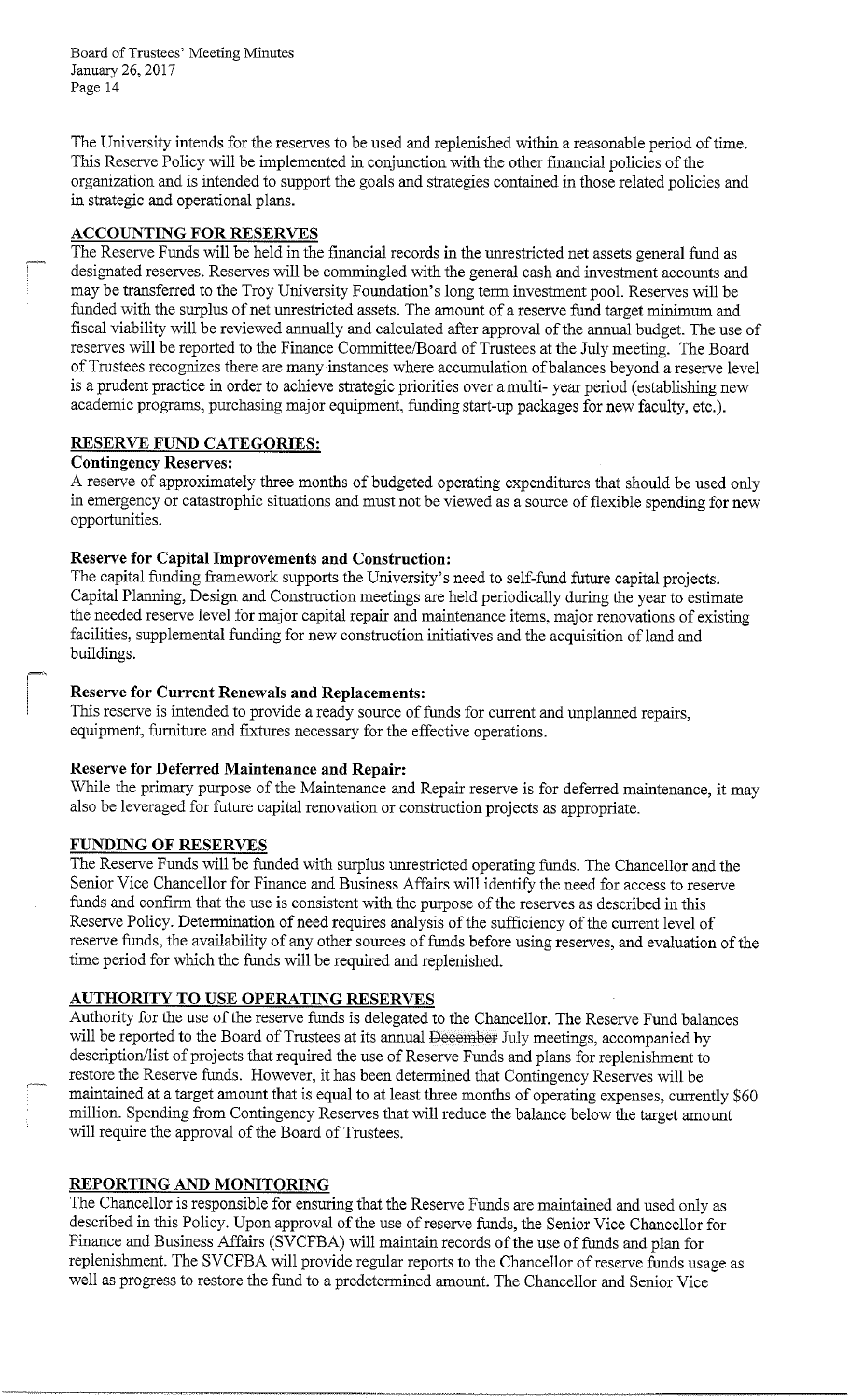Chancellor for Finance and Business Affairs will annually discuss what additional risk factors might be considered for the University and the impact the budget could have on reserve levels.

#### **REVIEW OF POLICY**

This Policy will be reviewed by the Finance Committee of the Board of Trustees every July at minimum, or sooner if warranted by internal or external events or changes. Changes to the Policy will be recommended by the Finance Committee to the Board of Trustees. The Finance Committee is established by the Troy University Board of Trustees to recommend financial policies, strategies, and budgets that support the mission, values and strategic plan of the institution. Its purpose is to ensure the financial health and integrity of the organization in pursuit of its mission.

# o **Resolution #6-Approving the Policy on Sale and Lease of University Owned Real Estate**

Mr. Harrison presented Resolution No. 6 to the Board for approval. He stated that this resolution is approving a policy on the sale or lease of land owned by the University. On behalf of the Finance Committee, Mr. Harrison presented Resolution No. 6 approving the policy.

# **ACTION: MR. HARRISON BROUGHT FORWARD A MOTION TO ADOPT RESOLUTION NO. 6 AS PRESENTED BELOW. MR. OWEN SECONDED THE MOTION AND THERE**  BEING NO FURTHER DISCUSSION. RSOLUTION NO. 6 WAS ADOPTED.

**Resolution No. 6** 

#### **Approving the Policy on Sale and Lease of University Owned Real Estate**

**WHEREAS,** Troy University (the "University") owns and leases multiple properties; and

**WHEREAS,** real property is considered a capital asset and as such, should only be sold when the sale is in the best interest of and promotes the mission statement of the University. When real property of the University is considered for sale or lease, certain procedures shall be followed as outlined in the policy; and

**WHEREAS,** proceeds from the sale of real estate should, except in special circumstances and except when designated by the donor, be placed with funds held for investment or for the purchase of capital assets required to carry out the mission of the University.

**WHEREAS,** the Board of Trustees delegates the authority to sale or lease University real estate to the Chancellor with advice and consent from the President Pro Tempore of the Board of Trustees and the Finance Committee Chairperson. Only the Board of Trustees can authorize other specific action outside of the policy; and

**WHEREAS,** the University shall follow the exemptions for sale or lease of property set forth in Alabama Act 95-280.

**THEREFORE, BE IT RESOLVED** the Board hereby approves the proposed Policy for the Sale and Lease of University Owned Property.

# • **Athletic Policy Committee, Honorable Allen Owen**  o **Athletics Report-Mr. Jeremy McClain**

Mr. Owen called on Athletics Director Jeremy McClain to give an Athletics Committee report. He shared highpoints and gave a recap the football season. Season finished 10 and 3 followed by a Bowl victory in December at the Dollar General Bowl in Mobile. Mr. McClain shared the 2017 football schedule stating that we will open at Boise State. In conclusion, Mr. McClain gave updates on others activities and achievements in athletics.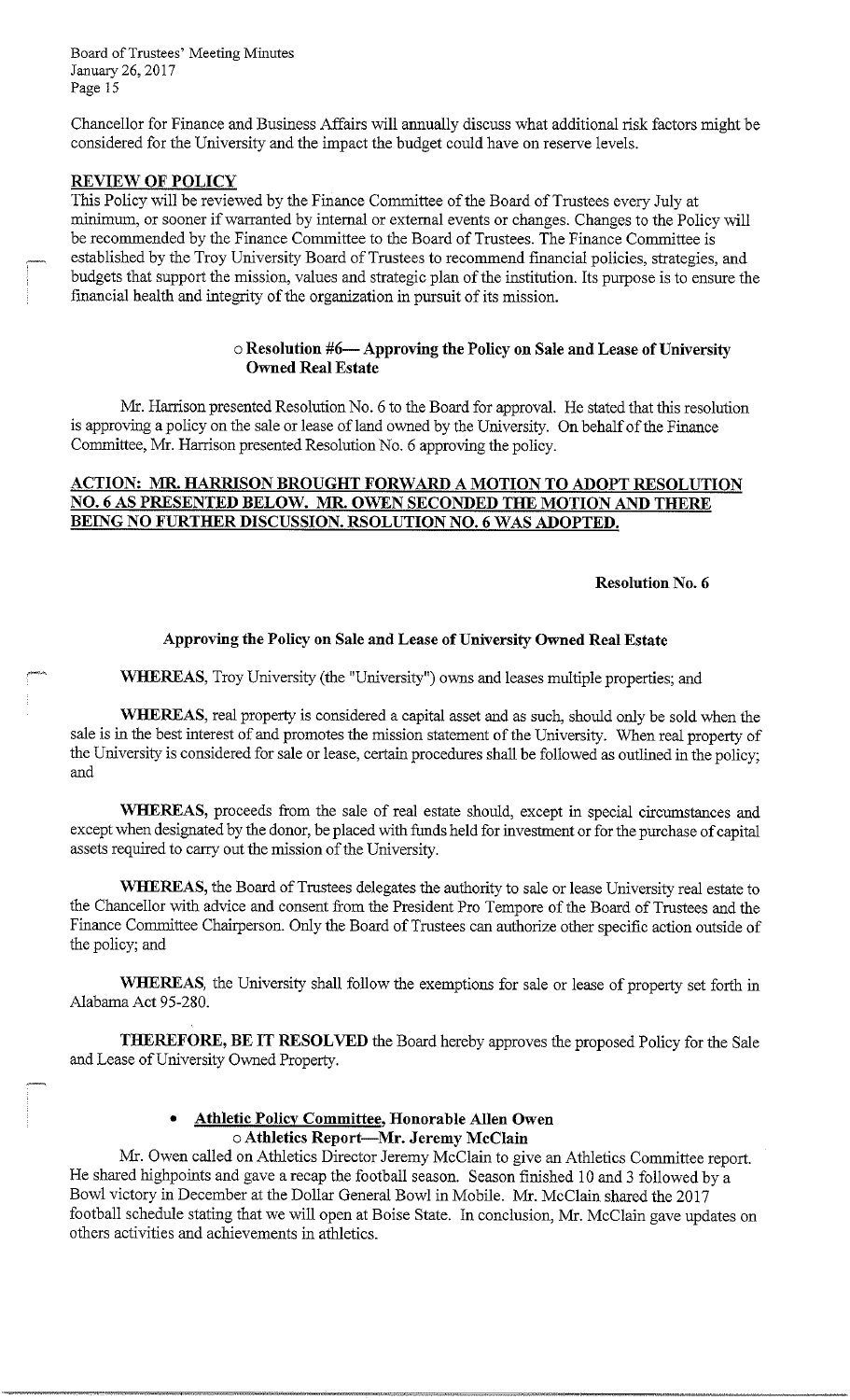# o **Resolution #7-Commending the TROY football program**

# **ACTION: SENATOR DIAL CALLED FOR A MOTION TO ADOPT RESOLUTION NO. 7. MR. OWEN PRESENTED RESOLULTION NO. 7 COMMENDING THE TROY FOOTBALL PROGRAM ON ITS SEASON. A SECOND TO THE MOTION WAS MADE BY MR HARRISON AND THE BOARD UNAMINOUSLY ADOPTED RESOLUTION NO.** 7.

Senator Dial requested that the resolution be frames so that the Board can make a presentation to Coach Neal Brown at a later date.

#### **Resolution No. 7**

#### **Commending TROY Football for an historic season**

**WHEREAS,** Troy University began intercollegiate football competition in 1909, with its rich history including an NAIA National Championship in 1968 and NCAA Division II National Champions in 1984 and 1987, ultimately ascending to the highest level ofNCAA competition, Division I-A (FBS), in 2001;and

**WHEREAS,** the 2016 Troy University football team, coached by Mr. Neal Brown, compiled the most successful record at the FBS level in program history, with a 10-3 record; and

**WHEREAS,** season highlights included wins over four teams to reach bowl games: the University of Southern Mississippi, the University of Idaho, the University of South Alabama, and Appalachian State University; and

WHEREAS, The Trojans became the first team in school and Sun Belt Conference history to be ranked in the Associated Press top 25; and

**WHEREAS,** TROY placed 15 players on the all-Sun Belt Conference teams, including a league-high seven first-team selections; and

**WHEREAS,** the Trojans capped their successful season with a 28-23 win over Ohio University in the Dollar General Bowl in Mobile, Alabama;

**THEREFORE BE IT RESOLVED,** the Troy University Board of Trustees commends the entire Troy University football program and Coach Neal Brown for this outstanding season and a first major step to "rebuild the wall";

**BE IT FURTHER RESOLVED** that a copy of this resolution be presented to Coach Brown as a token of the Trustees' appreciation.

# o **Resolution #8-Commending the Sun Belt Conference ACTION: THE CHAIR CALLED FOR A MOTION TO ADOPT RESOLUTION NO. 8. MR. OWEN PROVIDED A MOTION TO ADOPT. SECONDED BY A MOTION FROM MR HIGGINS THAT IT BE ACCEPTED BY ACCLAMATION. SECONDED BY MR. HARRISON RESOLUTION NO. 8 WAS ADOPTED BY ACCLIMATION.**

Senator Dial asked the Board's approval to send a letter and copy of Resolution No. 8 to Commissioner Karl Benson and the Sun Belt Conference.

# **ACTION: ON A MOTION BY MR OWEN AND SECONDED BY MR HARRISON, THE BOARD APPROVED SENATOR DIAL SENDING A LETTER ASSTATED.**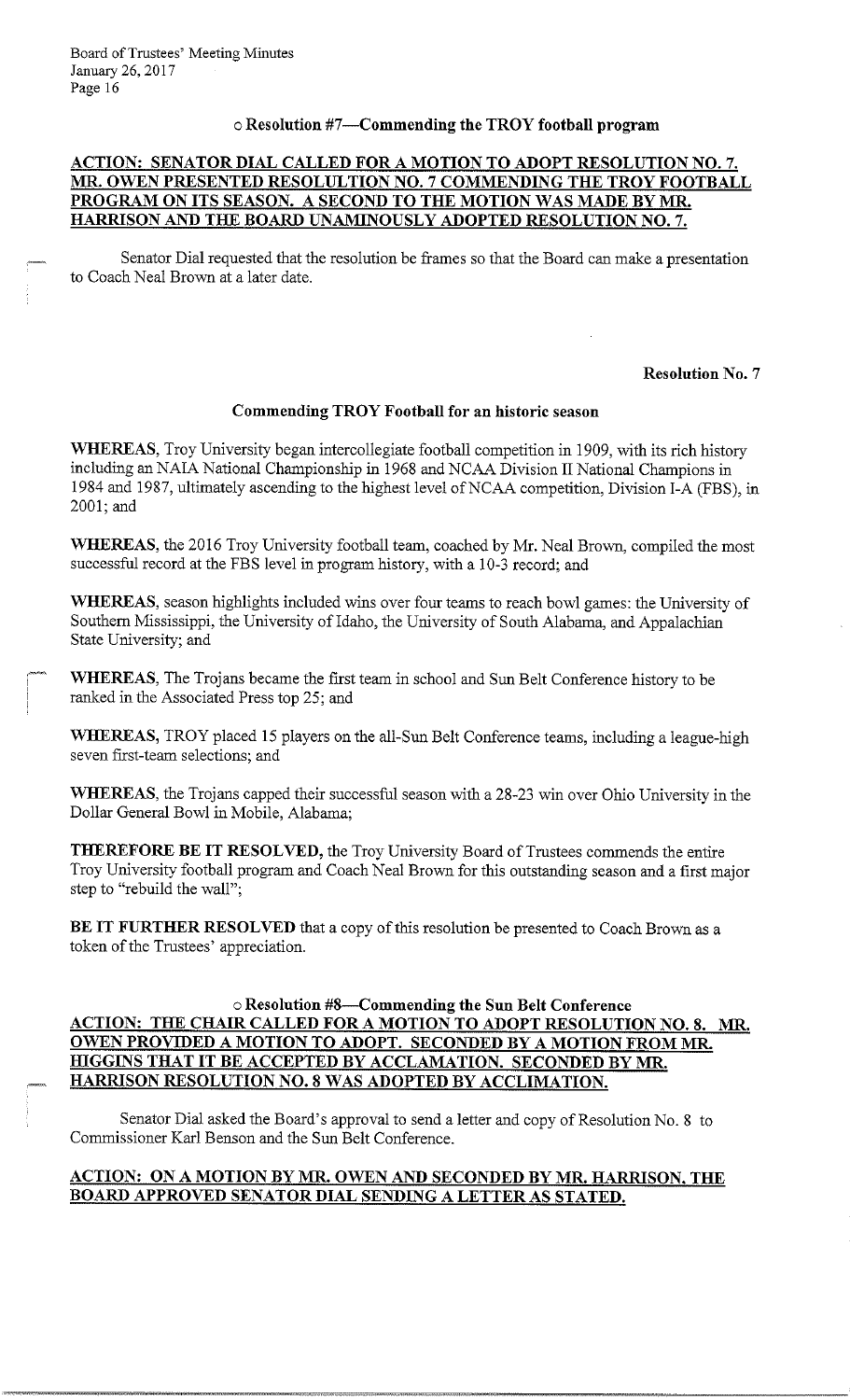# **Resolution No. 8**

# **Commending the Sun Belt Conference for an outstanding football season**

**WHEREAS,** the Sun Belt Conference was formed in 1976 and began competing in intercollegiate football at the NCAA Division I (PBS) level in 2001; and

**WHEREAS,** Troy University is a proud member of the Sun Belt Conference along with Appalachian State University, the University of Arkansas-Little Rock, Arkansas State University, Coastal Carolina University, Georgia Southern University, Georgia State University, the University of Louisiana-Lafayette, the University of Louisiana-Monroe, the University of South Alabama, Texas State University and the University of Texas at Arlington; and

**WHEREAS,** the 2016 football season was the most successful in Sun Belt Conference history with a 4-2 bowl record and a number three ranking in the "group of five" intercollegiate football conferences; and

**WHEREAS,** post-season play saw the Sun Belt Conference finish just one victory away from a win in ESPN's "Conference Bowl Challenge" among all 10 Football Bowl Subdivision (PBS) conferences, and percentage-wise finished tied with the Big 12 Conference (4-2, .677) for the second spot; and

**WHEREAS,** the stellar bowl performance by the Sun Belt Conference institutions produced a tangible benefit for the league members in the form of approximately \$3 million in additional revenue from the College Football Playoff System; and

**WHEREAS,** Commissioner Karl Benson and the Sun Belt Conference staff have been invaluable in supporting its member universities' athletics programs— for example under Mr. Benson's leadership the SBC went from having two agreements with bowl games to six in 2016; and

**WHEREAS,** Commissioner Benson has brought to the Sun Belt Conference a clear vision for success and a true sense of unity, both reflected in the league's slogan "Together We Rise:"

**THEREFORE BE IT RESOLVED** that the Troy University Board of Trustees congratulates and commends Commissioner Benson for his good work and for the historically successful football season achieved by the Sun Belt Conference;

**FURTHER BE IT RESOLVED** that a copy of this resolution be shared with Commissioner Benson and the Sun Belt Conference staff as a token of the Board's appreciation.

# **Executive Committee, Honorable Gerald Dial**

Senator Dial recognized retiring faculty and staff members and called for a motion to adopt Resolution No. 9.

# **ACTION: ON A MOTION BY MR. LATTA WITH A SECOND FROM MR. OWEN, RESOLUTION NQ. 9 WAS ADOPTED.**

# o **Resolution #9-Honoring Retirees**

**Resolution 9** 

# **Honoring Retirees**

**WHEREAS,** the following Troy University faculty and staff members retired in 2016:

**Dr. Dianne L. Barron Dean, Graduate School Troy Campus**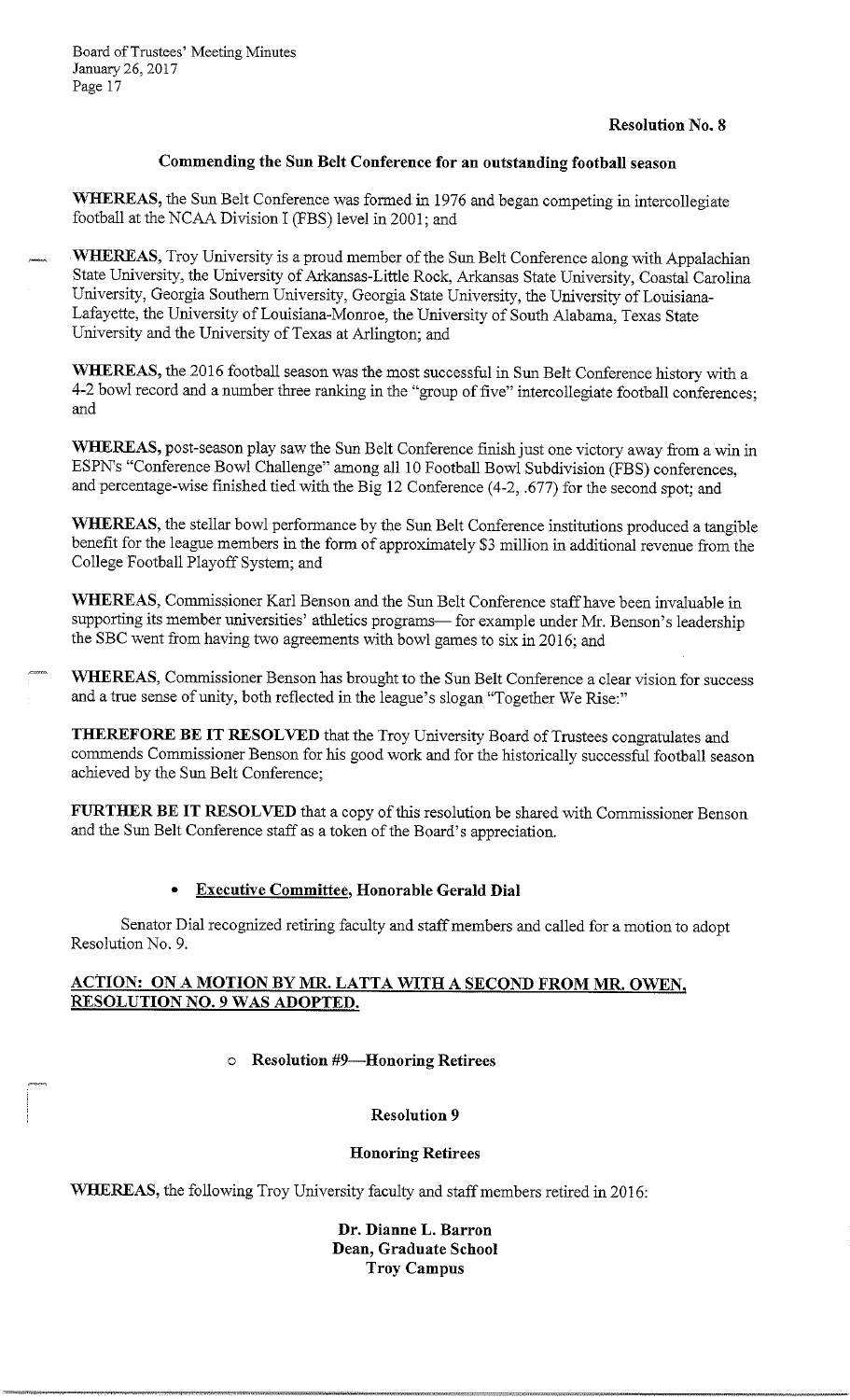William Davis Barron Associate Vice Chancellor for Military Affairs Troy Campus

Elaine Bassett Coordinator for Instructional Support Services Troy Campus

> Linda Behm BSN Program, School of Nursing Troy Campus

> > James Bertram Area Coordinator Covington, GA

Dr. Rhonda K. Bowron Division of Teacher Education Troy Campus

> Larry Blakeney Head Football Coach Troy Campus

Kathy Bradshaw Accounting Coordinator for Accounts Payable Troy Campus

> Mary Grace Crawford ASNProgram Montgomery Campus

Dr. E. Mickey Crews Professor of History Augusta, Georgia

Dr. Sunil R. Das College of Arts and Sciences Montgomery Campus

> Cathy Dunn **BSN Nursing** Troy Campus

George Faint IT Coordinator/Information Technology Dothan Campus

> Willie Freeman College of Business Montgomery Campus

Helen Frost Administrative Assistant Montgomery Campus

Dimple Gilbert, RN Director, Health Center Troy Campus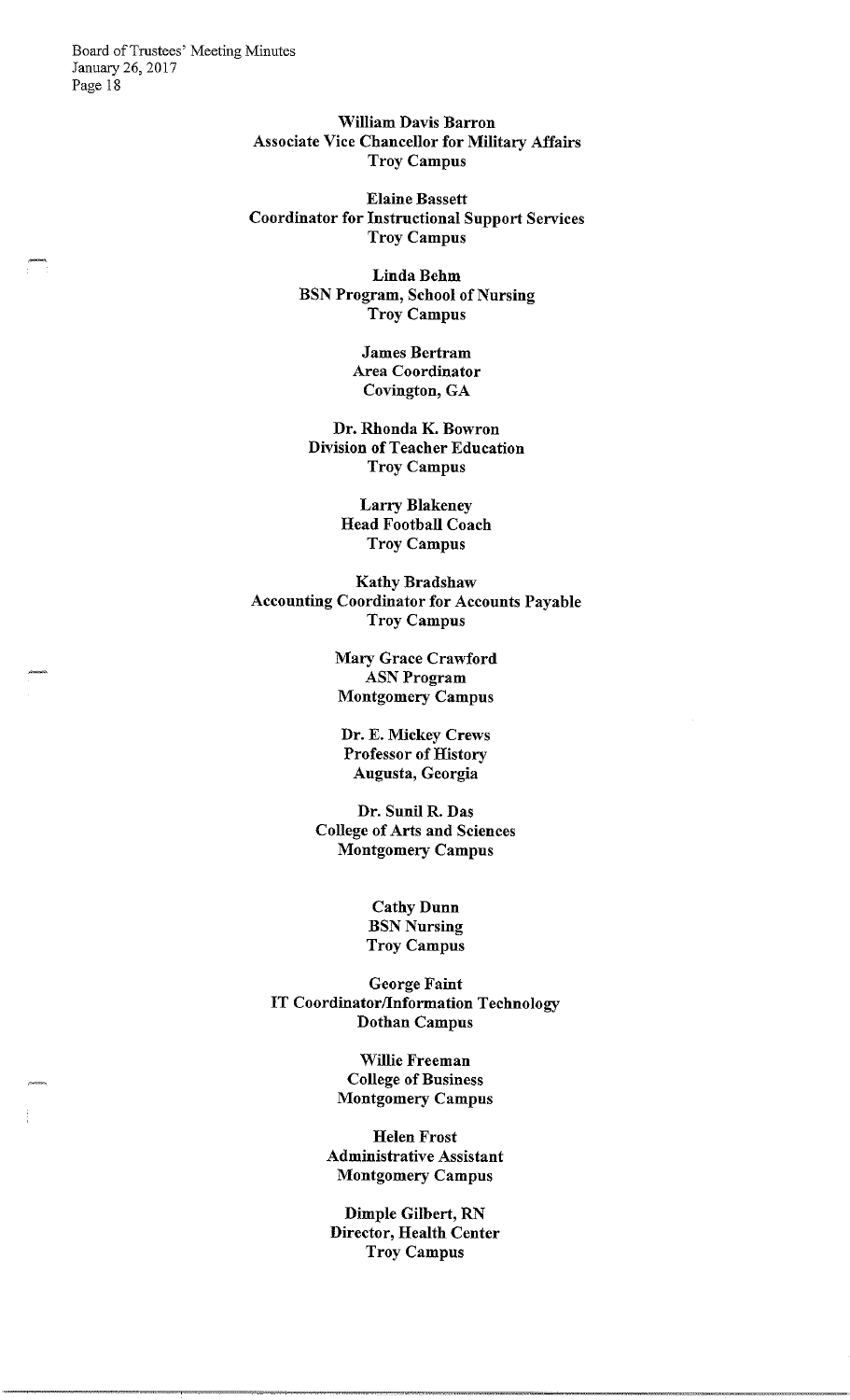> Donna K. Gilliland Assistant to Director of Special Events Montgomery Campus

Dr. Dianne Gossett Division of Counselling, Rehabilitation, & ITP Troy Campus

> Sharon Hamm-Wilson **ASN Program** Montgomery Campus

Cassaundra Henderson Montgomery Campus

> Felicia Henderson Troy Campus

> > Donna Hogan Troy Campus

Catherine L. Hutcheson Troy Campus

Dr. Rebecca Ingram Division of Teacher Education Troy Campus

Dr. John Irwin Associate Professor of Management and Marketing Dothan Campus

> David Kent Troy Campus

Janice Kuzmicki Panama City, FL

Elaine Labach Bayfield, CO

Margaret L. Lyles Montgomery Campus

Kenny Marcum Phenix City Campus

Wanda Sue McLendon Troy Campus

Dr. Charlotte Minnick Troy Campus

> Victoria A. Morin Dothan Campus

John Errol Oswald Montgomery Campus

Janice Patrick Career Services Coordinator Montgomery Campus